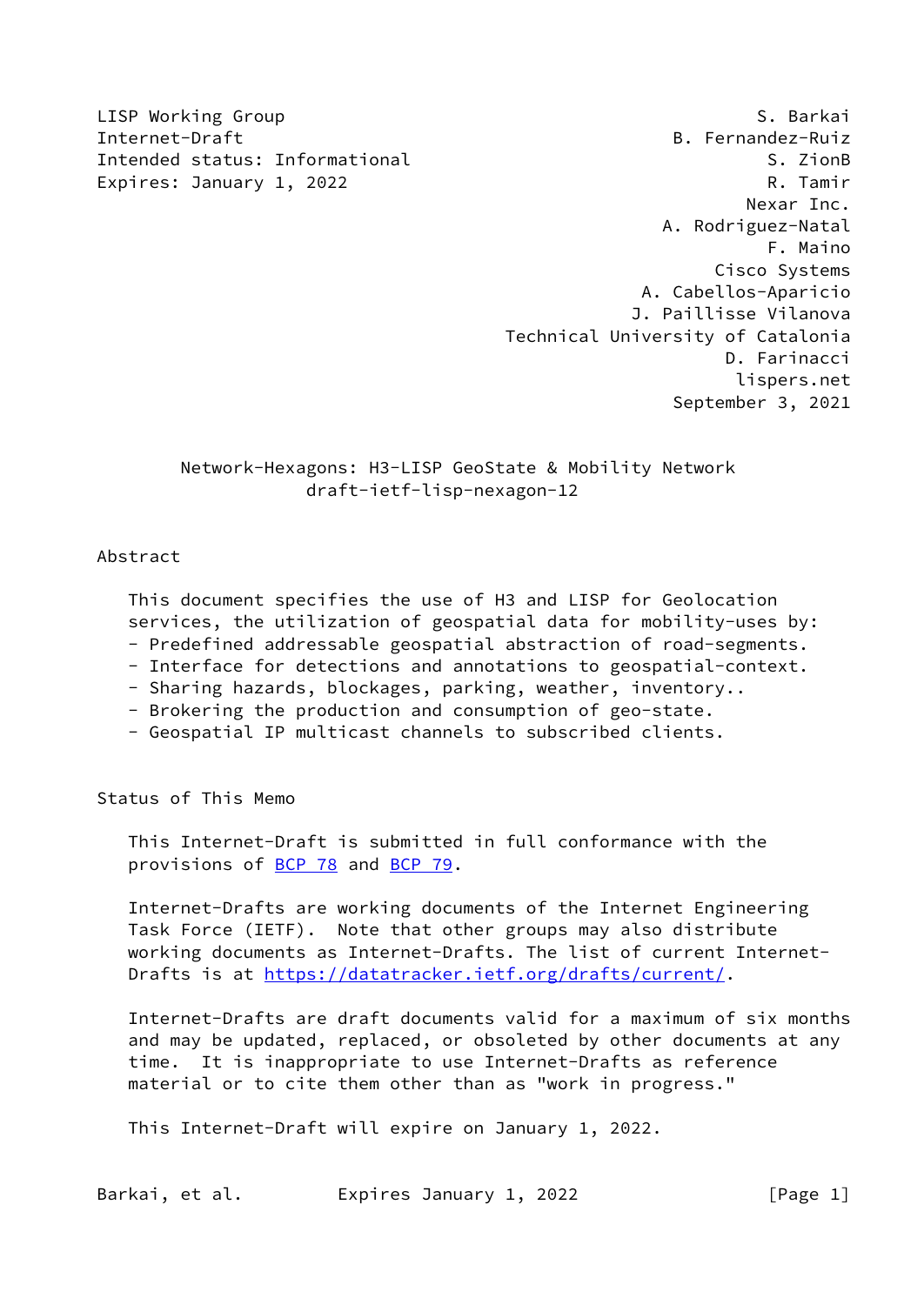### <span id="page-1-1"></span>Copyright Notice

 Copyright (c) 2021 IETF Trust and the persons identified as the document authors. All rights reserved.

This document is subject to [BCP 78](https://datatracker.ietf.org/doc/pdf/bcp78) and the IETF Trust's Legal Provisions Relating to IETF Documents [\(https://trustee.ietf.org/license-info](https://trustee.ietf.org/license-info)) in effect on the date of publication of this document. Please review these documents carefully, as they describe your rights and restrictions with respect to this document. Code Components extracted from this document must include Simplified BSD License text as described in Section 4.e of the Trust Legal Provisions and are provided without warranty as described in the Simplified BSD License.

Table of Contents

|  | 5. Mobility Clients Network Services 4 |  |
|--|----------------------------------------|--|
|  | 6. Mobility Unicast-Multicast 5        |  |
|  |                                        |  |
|  |                                        |  |
|  |                                        |  |
|  |                                        |  |
|  |                                        |  |
|  |                                        |  |

## <span id="page-1-0"></span>[1](#page-1-0). Introduction

The Locator/ID Separation Protocol (LISP) [\[I-D.ietf-lisp-rfc6830bis](#page-22-1)] splits IP addresses in two different namespaces, Endpoint Identifiers (EIDs) and Routing Locators (RLOCs). LISP uses map-and-encap approach (1) a Mapping System (distributed database) that stores and resolves EID-RLOC mappings and on (2) LISP tunnel routers (xTRs) encapsulating and decapsulating data packets based on content of those mappings.

H3 ([https://h3geo.org\)](https://h3geo.org)is a geospatial indexing system using hexagonal grid that can be subdivided into finer and finer hexagonal grids, combining the benefits of a hexagonal grid with hierarchy. H3 supports sixteen resolutions. Each finer resolution has cells with 1/7 the area of the coarser resolution. Hexagons cannot be perfectly subdivided into seven hexagons, so the finer cells are approximately contained within a parent cell. Each cell is identified by 64bit HID.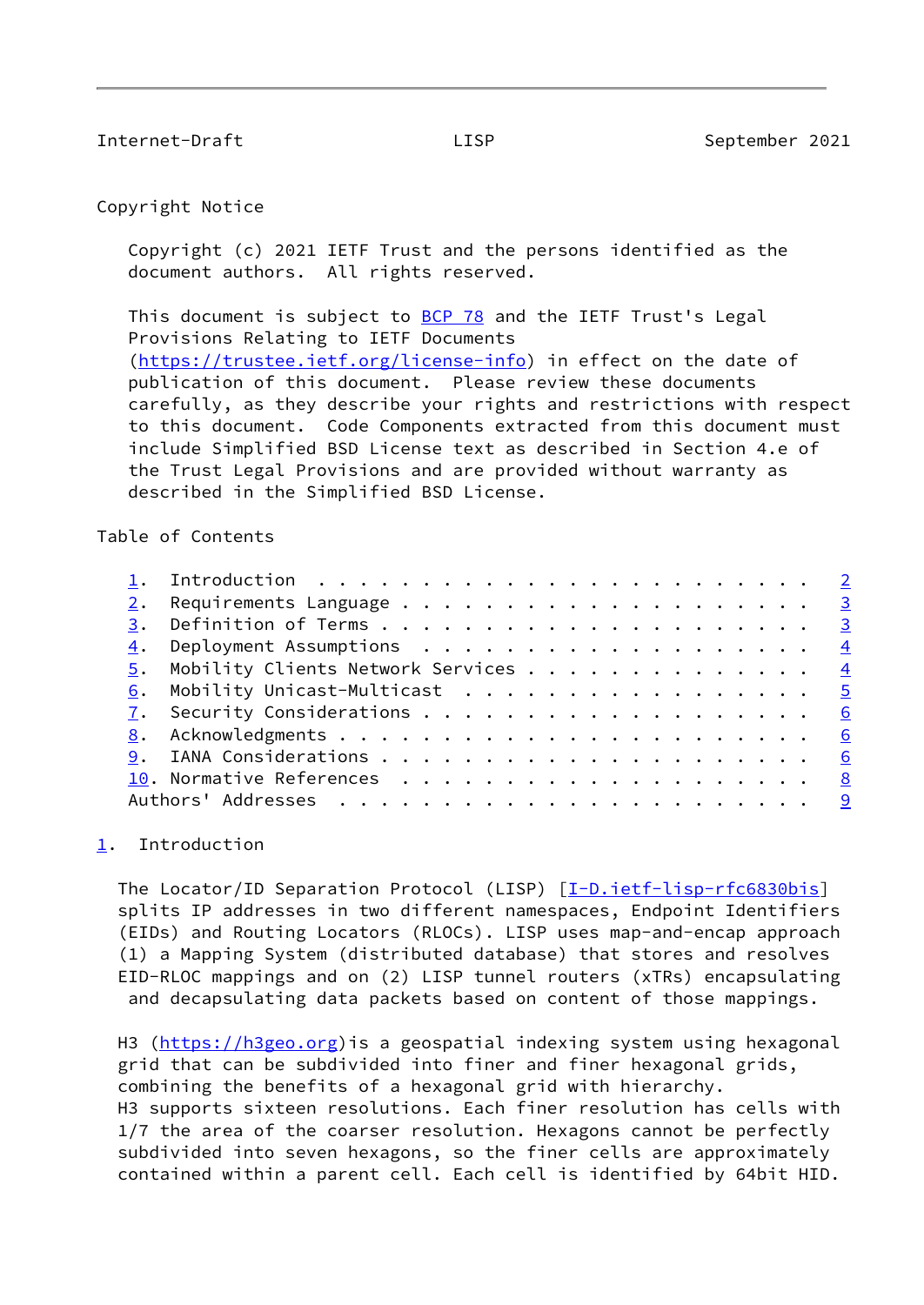<span id="page-2-0"></span> The Berkeley Deep Drive (BDD) [\(https://bdd-data.berkeley.edu\)](https://bdd-data.berkeley.edu) Industry Consortium investigates computer vision technologies for automotive applications and for taxonomy of published automotive classification.

 These standards are combined to create an in-network state reflecting condition of each hexagonal tile (~1sqm) in every road. LISP network maps & encapsulates traffic between client endpoint identifiers (EID) and addressable tile-objects (HID=>EID). Objects are aggregated by H3 EID services.

 The H3-LISP mobility network bridges timing and location gaps between production and consumption of information by clients of mobility data: o vision, sensory, LIADR, AI applications -- information producers o driving-apps, map-apps, command & control -- information consumers

 This is achieved by putting the physical world on a shared addressable geospatial grid context of road-segments at the edge for data upload. Geospatial state sharing is done using a brokered-network of tile representation, an indirection which solves key issues in v2v information sharing. For example multiple vision perspectives, geo privacy, cyber security. These challenges arise when clients are asked to communicate directly when they do not really need to. A communication pattern which causes complexity and exposures.

 In non brokered v2v models, for a situation observable by some end points, it is unclear if the need-to-know end-points will receive: i. consistent, ii. conflicting, iii. multiple, or iv. no indications. As an example, when a vehicle experiences a sudden highway slow-down, sees brake lights or senses an accelerometer slowdown, there is no clear way for it to share this data with vehicles 20-30sec away. Or, when a vehicle crosses an intersection, observing opposite-lane obstruction such as: construction, double-park, commercial loading, garbage truck, or stopped school-bus.. there is no clear way for it to alert approachers from another direction as it drives away.

 Geospatial context indirection helps communicate advanced vision and radar annotations. As these are evolving technologies, relaying road enumerations using peer-to-peer poses an interoperability challenges.

| Barkai, et al. | Expires January 1, 2022 | [Page 3] |
|----------------|-------------------------|----------|
|----------------|-------------------------|----------|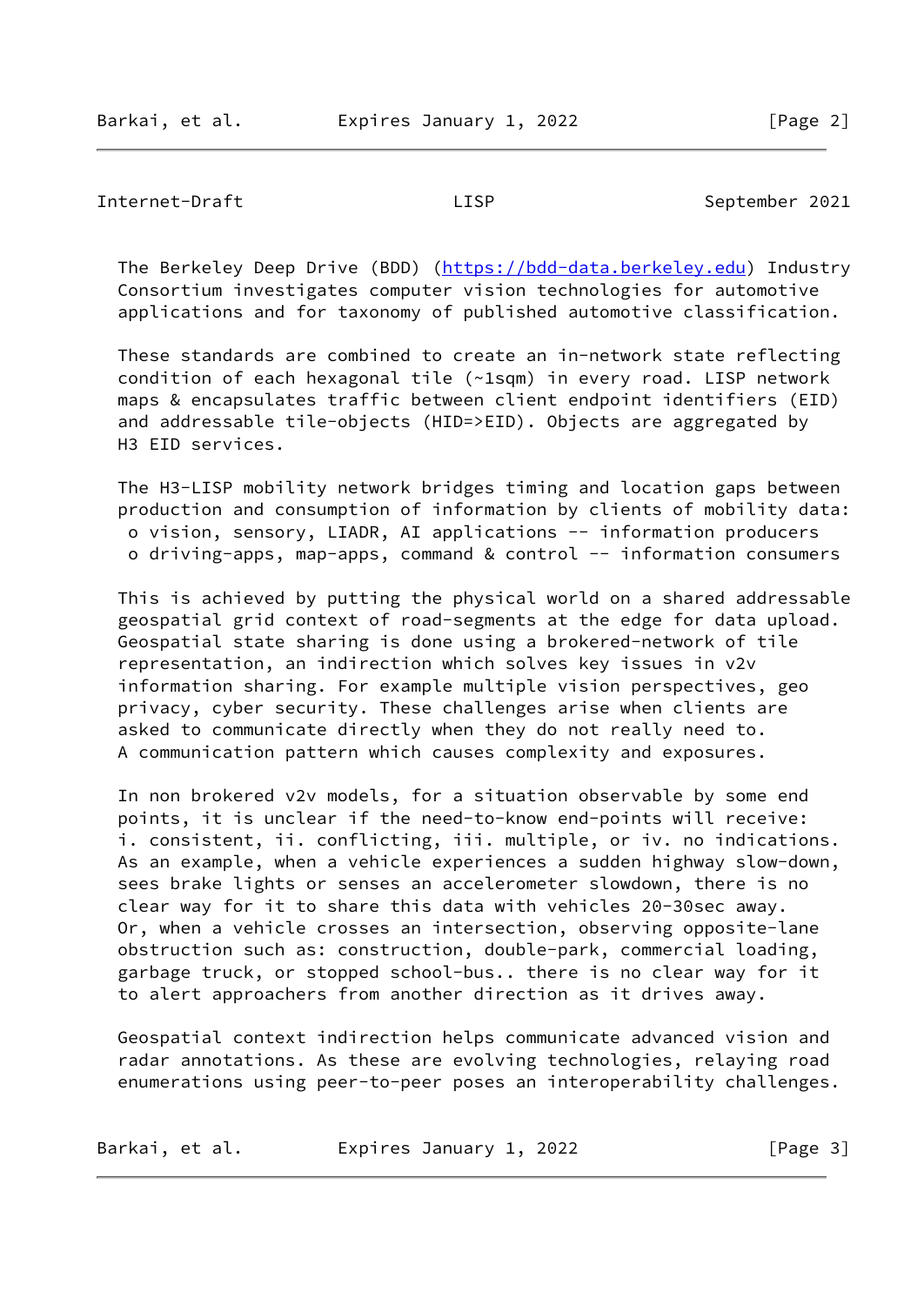<span id="page-3-0"></span> These peer-to-peer limitations are inherent yet unnecessary, in most situations vehicles are not really proper peers. They happen to be in the same place at the same time. H3-LISP mobility network solves these limitations of direct vehicle-to-vehicle communication by brokering exchanges using addressable geospatial context. Bridging timing, security, privacy, and interoperability gaps between endpoints. Brokering is achieved by clients communicating via context, addressable tiles which aggregated and relay data using H3 EIDs.

 Clients can provide drivers with heads-up alerts on hazards/obstacles beyond the line of sight of driver and in-car sensors: over traffic, around blocks, far-side junction, beyond road turns or curvatures. This highlights the importance of networks for road safety and role in Autonomous Vehicle (AV) operation support (AV-OSS).

To summarize the H3-LISP solution principles are:

 (1) MicroPartition: 64bit indexed geo-state per H3.r15 road-tiles (2) EnumState: 64bit state values of tile condition representation (3) Grouping: EID per H3.r9 geo-context for its H3.r15 road-tiles (4) Channels: H3.r9 EIDs multicast address for geo-state updates (5) Scale: EID addressable contexts distributed for throughput (6) Overlay: tunneled-network routes the mobility-network traffic (7) Signal-free: overlay is used to map-register for mcast channels (8) Layering: overlay tunnels used between client EIDs and H3 EIDs (9) Access: client/server XTRs tunnel traffic to-from the LISP RTRs (10) Control: RTRs register-resolve H3 EIDs and mcast subscriptions

Barkai, et al. **Expires January 1, 2022** [Page 4]

<span id="page-3-1"></span>Internet-Draft **Contract LISP** LISP September 2021

 |-0-|-1-|-2-|-3-|-4-|-5-|-6-|-7-|-8-|-9-|-A-|-B-|-C-|-D-|-E-|-F-| | H3 Hexagon ID Key | |-0-|-1-|-2-|-3-|-4-|-5-|-6-|-7-|-8-|-9-|-A-|-B-|-C-|-D-|-E-|-F-| H3 Hexagon State-Value |---------------------------------------------------------------|

Figure 1: 64 bit H3 ID, 64 bit compiled state value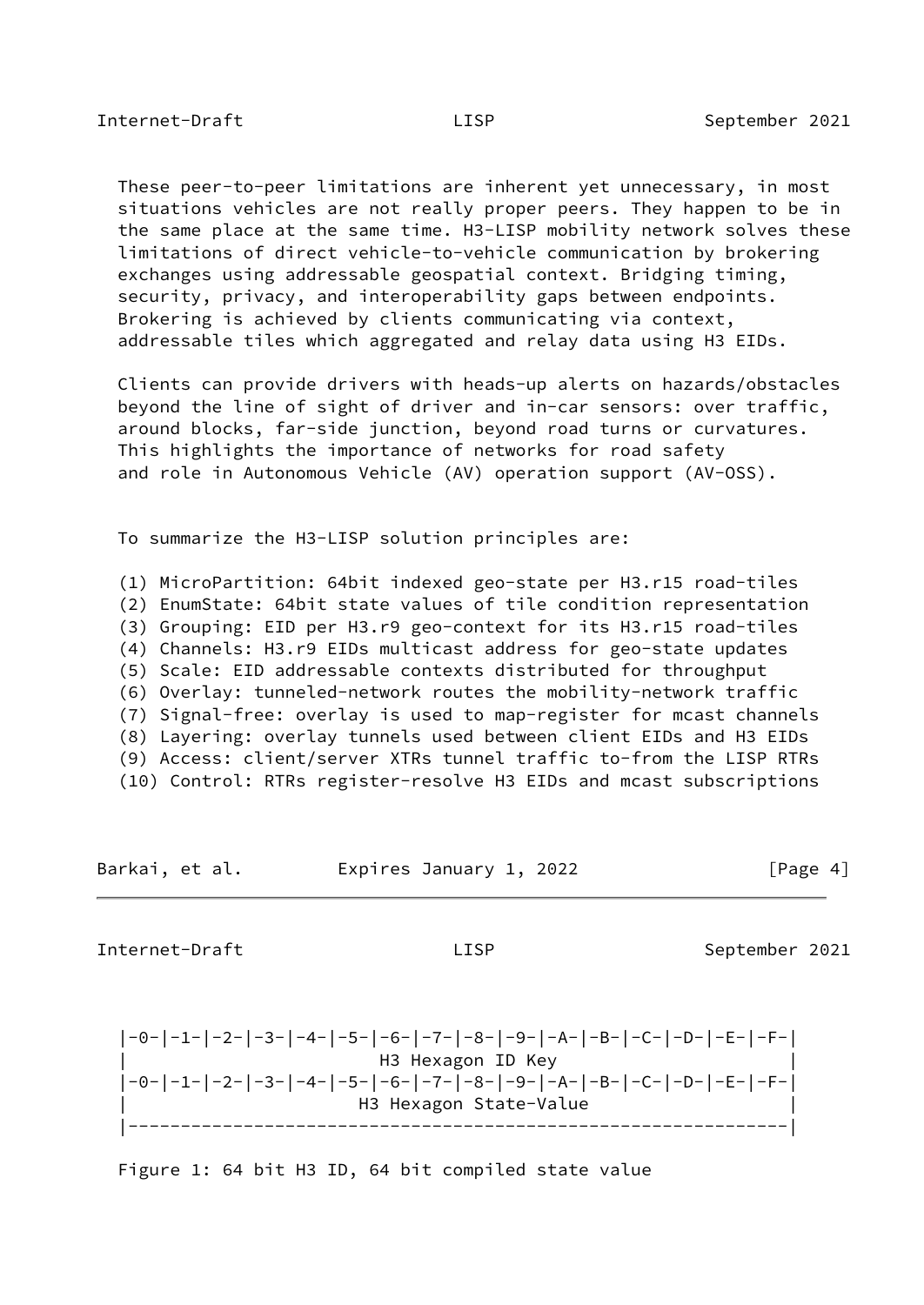Each H3.r9 hexagon is an EID context with corresponding H3 hexagon ID. Bound to that context is a LISP xTR specified to encapsulate packets to and from EID context and LISP Edge. Edge RTRs are used to re -tunnel packets from clients to services. Each service is also a multicast source for updating clients on the state of the H3.r15 tiles, aggregated by the EID addressable geospatial context.

<span id="page-4-0"></span>[2](#page-4-0). Requirements Language

## <span id="page-4-1"></span>[3](#page-4-1). Definition of Terms

- H3ServiceEID: Is an addressable aggregation of H3.r15 tiles. It functions as geospatial data association context for filtering, verifying, localizing, and propagating vehicles data uploads. It is a designated destination for physical world annotations, and an (s,g) source of multicast themed update channels. H3ServiceEID is itself an H3 hexagon, large enough to provide geo-spatial compute context, but not too large as to over-burden subscribers with too much information. For Mobility Network it is H3.r9. It has a light-weight LISP protocol stack to tunnel packets aka ServerXTR. The EID is an IPv6 EID that contains the H3 64-bit address numbering scheme. See IANA consideration for details.
- ServerXTR: Is a data-plane only LISP protocol stack implementation, it co-exists with H3ServiceEID process. When the server roams, the xTR is with it. ServerXTR encaps/decaps packets to/from EdgeRTRs.
- MobilityClient: Is a roaming application that may be a part of an automobile, part of a navigation application, part of municipal, state or federal government command and control application, or a street view consumer application. It has a light-weight LISP data-plane stack to tunnel packets, aka ClientXTR.
- MobilityClient EID: Is the IPv6 EID used by the Mobility Clients to source packets. The destination of such packets are only H3ServiceEIDs. The EID format is opaque and is assigned as part of the MobilityClient mobility-network authorization.
- ClientXTR: Is a data-plane only LISP protocol stack implementation co-located with the Mobility Client application. It encaps/ decaps packets from/to applications to/from EdgeRTRs.

| Barkai, et al. |  | Expires January 1, 2022 |  | [Page 5] |  |
|----------------|--|-------------------------|--|----------|--|
|----------------|--|-------------------------|--|----------|--|

<span id="page-4-2"></span>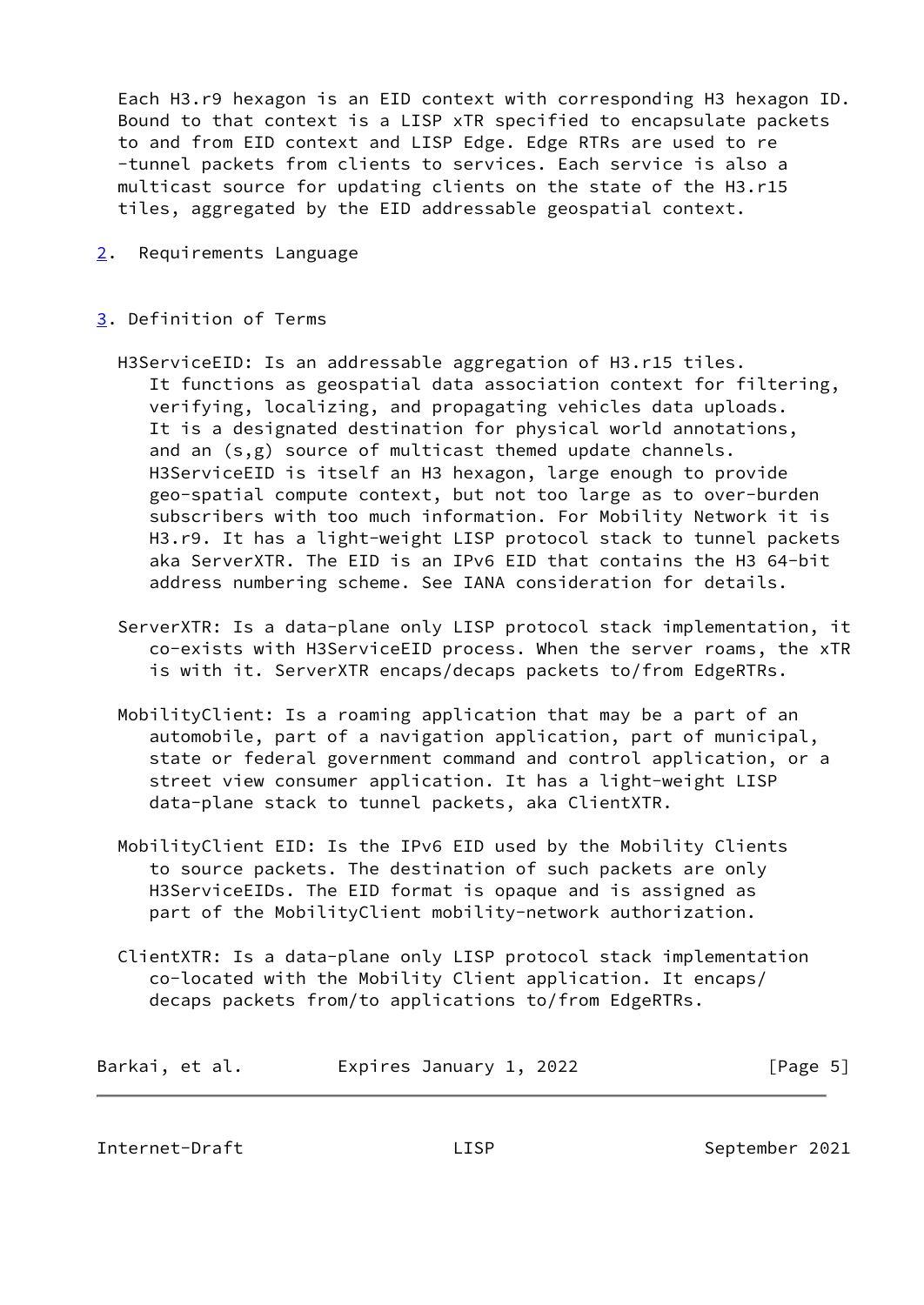EdgeRTR: Is the core scale and structure of the LISP mobility network. EdgeRTRs proxy H3ServiceEIDs and MobilityClient H3ServiceEID mcast registration. EdgeRTRs aggregate MobilityClients/H3Services using tunnels to facilitate hosting-providers and mobile-providers for accessing the mobility network. EdgeRTRs decapsulate packets from ClientXTRs, ServerXTRs and re-encaps packets to the clients and servers tunnels. EdgeRTRs glean H3ServiceEIDs/MobilityClient EIDs when they decapsulates packets. EdgeRTRs store H3ServiceEIDs and RLOCs of where the H3ServiceEID is currently reachable from the map-cache. These mappings are registered to the LISP mapping so other EdgeRTRs know where to encapsulate for such EIDs. These mappings may be provisioned by dev-ops when H3Services are assigned EdgeRTRs. EdgeRTRs do not register MobilityClients' EIDs at the mapping as these are temporary-renewed while using the mobility network. Enterprises may provide their own EdgeRTRs to protect geo-privacy.

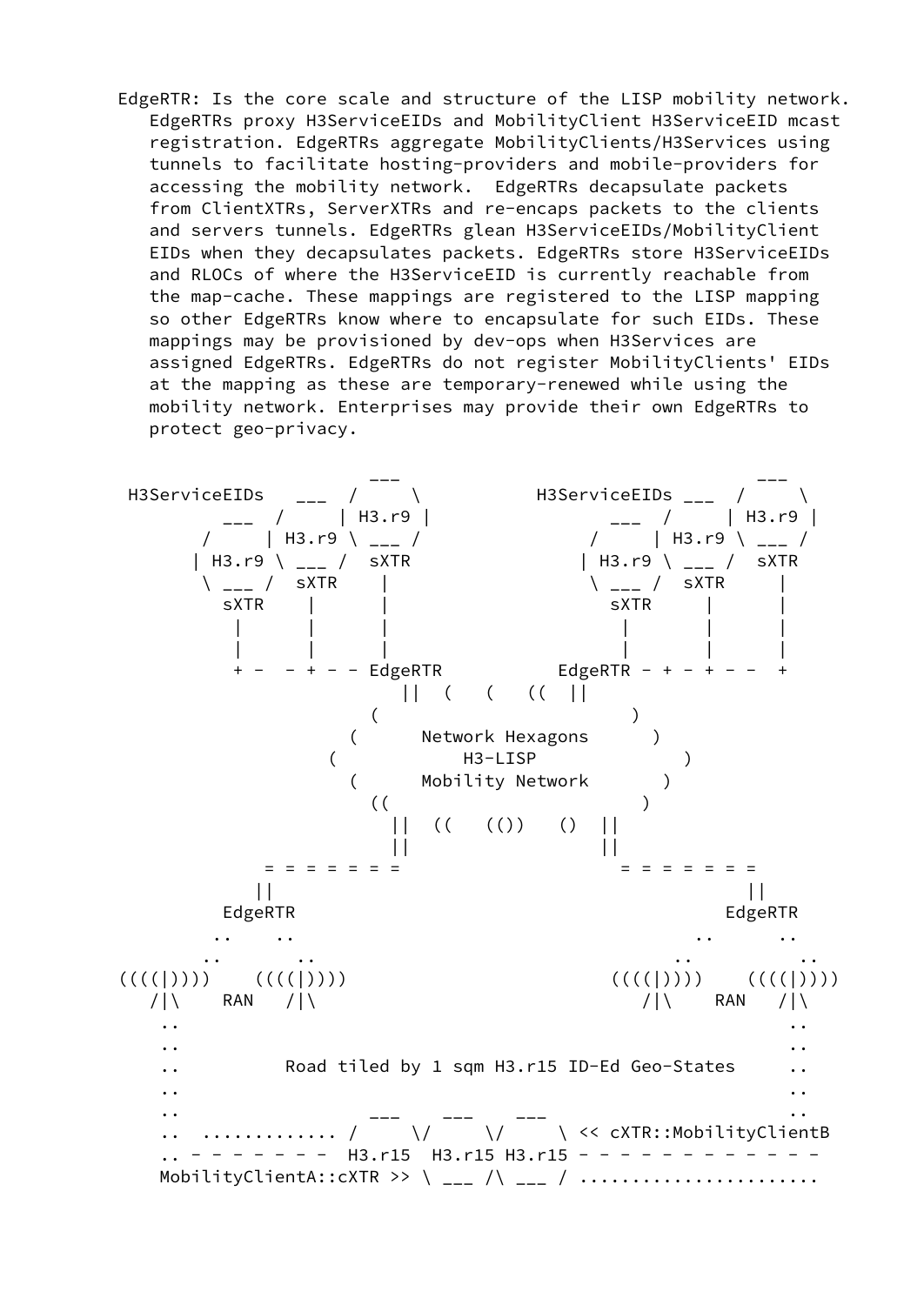Figure 2: H3.r15 state representation, H3.r9 state aggregation

| Barkai, et al. |  | Expires January 1, 2022 |  |  |  | [Page 6] |  |  |
|----------------|--|-------------------------|--|--|--|----------|--|--|
|----------------|--|-------------------------|--|--|--|----------|--|--|

### Internet-Draft **EXALLISP** LISP September 2021

Figure 2 above describes the following entities:

- MobilityClientA sees MobilityClientB future, and, vice versa
- Clients: share information using addressable state routed by LISP
- ClientXTR (cXTR): encapsulates over access network to EdgeRTR
- ServerXTR (sXTR): encapsulates over cloud network to EdgeRTR
- H3-LISP Mobility: overlay which spans cXTRs to sXTRs
- Uploads: routed to appropriate tile by the LISP network
- EdgeRTRs: perform multicast replication to edges and then cXTRs
- Clients: receive tile-by-tile geo-state updates via the multicast

## <span id="page-6-0"></span>[4](#page-6-0). Deployment Assumptions

 The specification described in this document makes the following deployment assumptions:

- (1) Unique 64-bit HID is associated with each H3 geo-spatial tile
- (2) MobilityClients and H3ServiceEIDs share this well known index
- (3) 64-bit BDD state value is associated with each H3-indexed tile
- (4) Tile state is compiled 16 fields of 4-bits, or max 16 enums

 0 1 2 3 4 5 6 |-0-|-1-|-2-|-3-|-4-|-5-|-6-|-7-|-8-|-9-|-A-|-B-|-C-|-D-|-E-|-F-| 0123012301230123012301230123012301230123012301230123012301230123

Figure 3: Nibble based representation- 16 fields x 16 eunms

We name the nibbles using hexadecimal index according to the position where the most significant nibble has index 0. Values are defined in [section 9.](#page-17-1)

 Subscription of MobilityClients to mobility-network is renewed while on the move and is not intended as the basic connectivity. MobilityClients use DNS/AAA to obtain temporary EIDs/EdgeRTRs and use (LISP) data-plane tunnels to communicate using their temporary EIDs with the dynamically assigned EdgeRTRs.

 MobilityClient are otherwise unaware of the LISP network control plane and simply regard the data-plane tunnels as a virtual private network (VPN) that supports IPv6 EID to upload (Ucast) and Subscribe-to (Mcast) H3Services.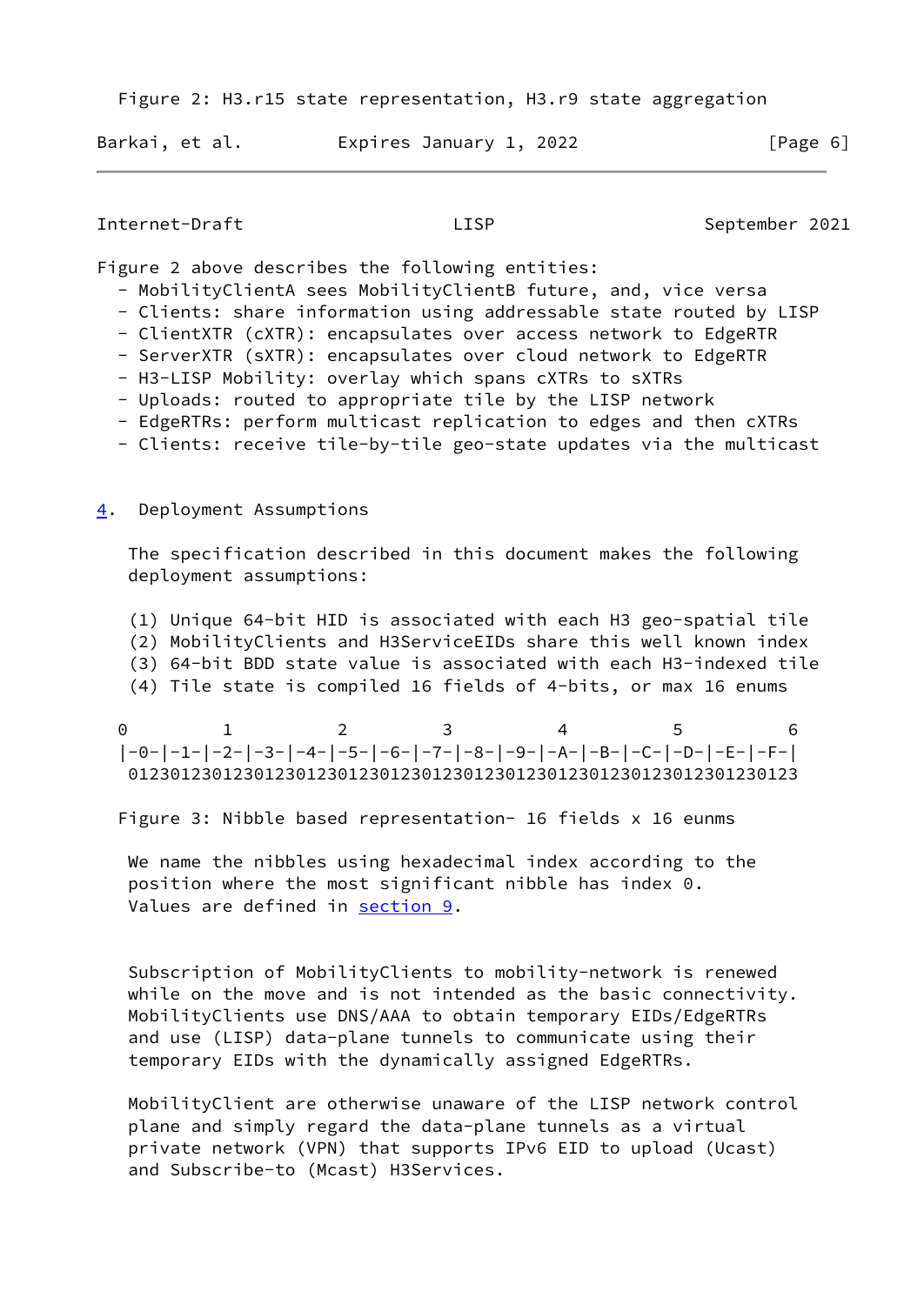<span id="page-7-0"></span> In order to get access to the MobilityVPN, MobilityClients first authenticate with the MobilityVPN AAA Server. DIAMETER [\[RFC6733](https://datatracker.ietf.org/doc/pdf/rfc6733)] based AAA is typically done at the provider edge (PE) by gateways. However, the typical case involves several types of CPE connected to a specific service provider. The Mobility VPN, on the other hand, may overlay a number of wireless networks and cloud-edge providers. It also involves dozens of Car-OEM, Driving-Applications, Smart- City vendors. This is why we require clients to first go through AAA in order to get both a MobilityClientEID and EdgeRTR RLOC.

 ClientXTR performs the following steps to use the mobility network: 1) obtain the address of the mobility network AAA server using DNS 2) obtain MobilityClientEID and EdgeRTR(s) from AAA DIAMETER server

3) renew authorization from AAA while using the mobility network

| Barkai, et al.<br>Expires January 1, 2022 | [Page 8] |
|-------------------------------------------|----------|
|-------------------------------------------|----------|

<span id="page-7-1"></span>Internet-Draft LISP LISP September 2021

| nslookup nexagon<br>Mobility AAA IP<br>AAR(AVP:IMSI/User/Password/Toyota)<br>ACR(AVP ClientEID) |  |
|-------------------------------------------------------------------------------------------------|--|
|                                                                                                 |  |
|                                                                                                 |  |
|                                                                                                 |  |
|                                                                                                 |  |
|                                                                                                 |  |
| ACA(AVP ClientEID)                                                                              |  |
| AAA (Client::EID, EdgeRTR::RLOC)                                                                |  |
|                                                                                                 |  |

. .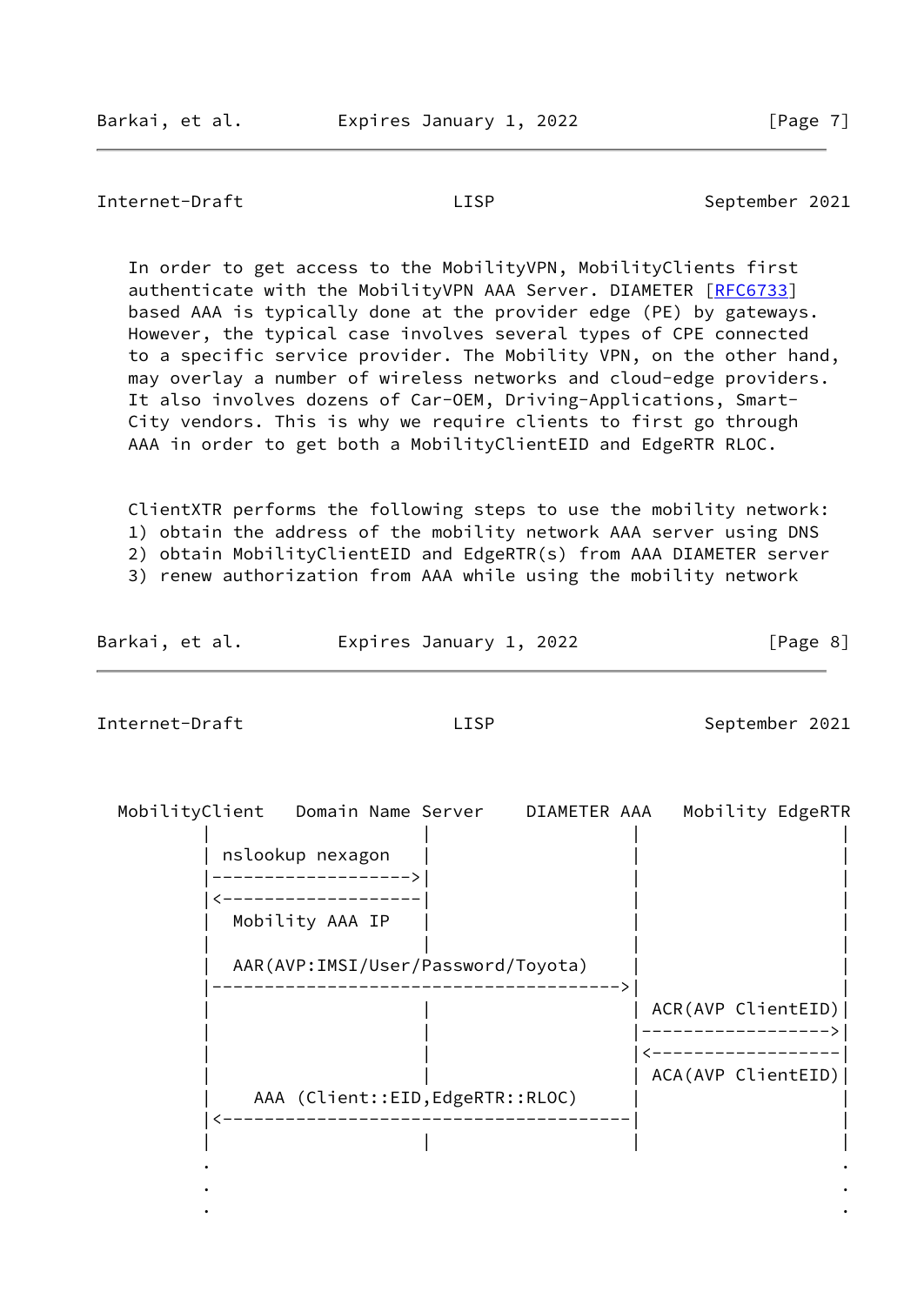



Using this network login and re-login method we ensure that:

- MobilityClientEIDs serve as credentials with the EdgeRTRs

- EdgeRTRs are provisioned to whitelist MobilityClient EIDs

- EdgeRTRs are not tightly coupled to H3.r9 areas (privacy/balance)

- MobilityClients do not need to update EdgeRTRs while roaming

 The same EdgeRTR may serve several H3.r9 areas for ride continuity and several EdgeRTRs may load balance an H3.r9 area with high density of MobilityClients. When a MobilityClient ClientXTR is homed to EdgeRTR, it is able to communicate with H3ServiceEIDs.

| Barkai, et al. | Expires January 1, 2022 | [Page 9] |
|----------------|-------------------------|----------|
|----------------|-------------------------|----------|

Internet-Draft LISP LISP September 2021

<span id="page-8-0"></span>[5](#page-8-0). Mobility Clients Network Services

 The mobility network functions as a standard LISP overlay. The overlay delivers unicast and multicast packets across: - multiple access-networks and radio-access specifications

- multiple edge providers, public, private, and hybrid clouds

 We use data-plane XTRs in the stack of each mobility client/server. ClientXTRs and ServerXTRs are homed to one or more EdgeRTRs. This structure allows for MobilityClients to "show up" at any time, behind any network provider in a given mobility network admin/NAT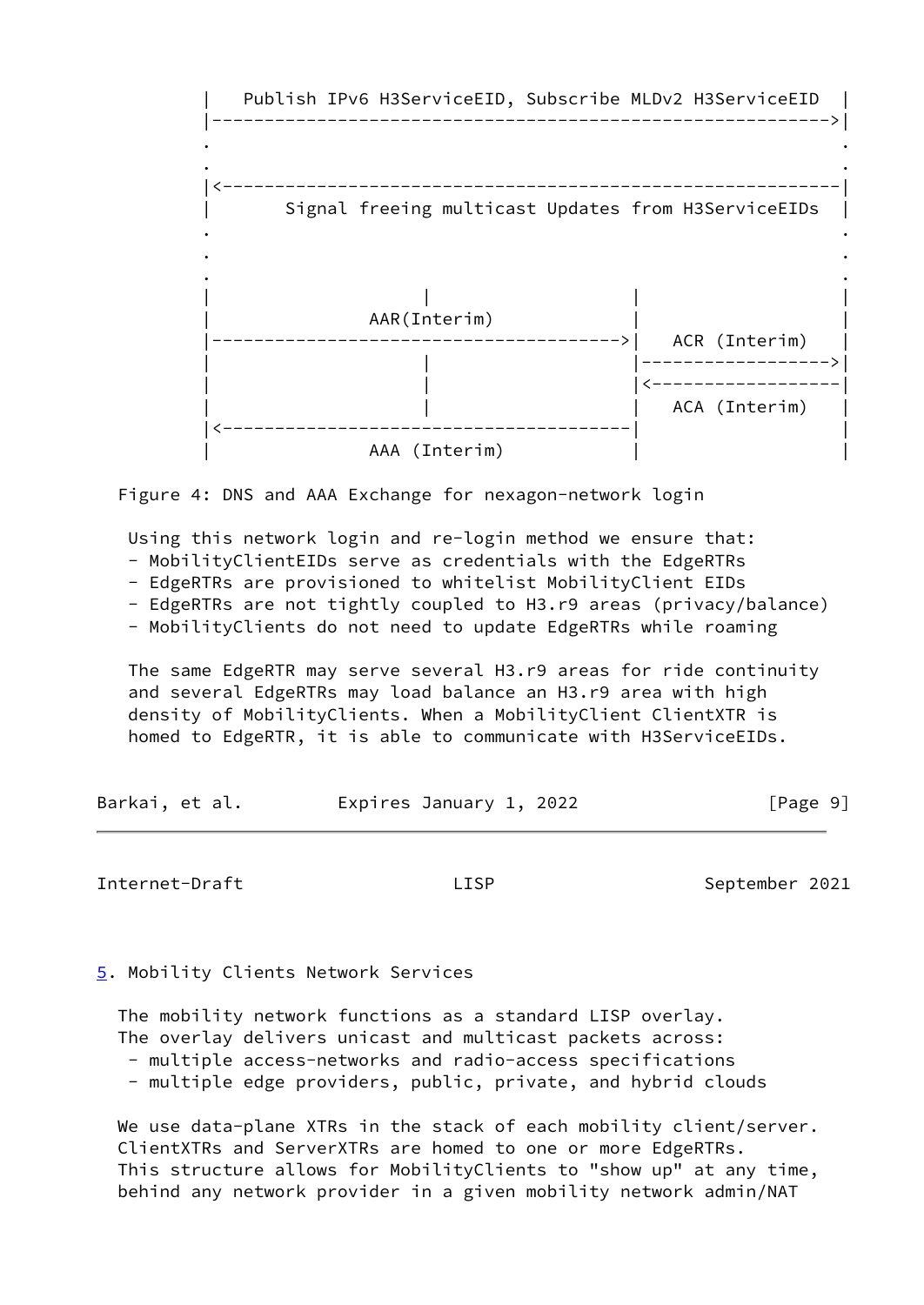domain, and for any H3ServiceEID to be instantiated, moved, or failed-over to any rack in any cloud-provider. LISP overlay enables these roaming mobility network elements to communicate uninterrupted. This quality is insured by the LISP RFCs. The determination of identities for MobilityClients to always refer to the correct H3ServiceEID is insured by H3 geo-spatial HIDs.

There are two options to associate ClientXTRs with LISP EdgeRTRs:

i. Semi-random load-balancing by DNS/AAA

 In this option we assume that in a given metro edge a pool of EdgeRTRs can distribute the Mobility Clients load randomly between them and that EdgeRTRs are topologically equivalent. Each RTR uses LISP to tunnel traffic to and from other EdgeRTRs for MobilityClient with H3Service exchanges. MobilityClients home to EdgeRTRs.

ii. Topological by anycast

 In this option we align an EdgeRTR with topological aggregation. Mobility Clients are roaming in an area home to that RTR and so is the H3 Server. There is only one hop across the edge overlay between clients and servers and mcast replication is more focused, but clients need to keep re-homing as they move.

| Barkai, et al. |  | Expires January 1, 2022 |  |  |  | [Page 10] |  |
|----------------|--|-------------------------|--|--|--|-----------|--|
|----------------|--|-------------------------|--|--|--|-----------|--|

Internet-Draft LISP LISP September 2021

To summarize the H3LISP mobility network layout:

- (1) Mobility-Clients traffic is tunneled via data-plane ClientXTRs ClientXTRs are (multi) homed to EdgeRTR(s)
- (2) H3ServiceEID traffic is tunneled via data-plane ServerXTR ServerXTRs are (multi) homed to EdgeRTR(s)
- (3) EdgeRTRs use mapping service to resolve Ucast HIDs to RTR RLOCs EdgeRTRs also register to (Source, Group) H3ServiceEID multicasts

 MobilityClients <> ClientXTR <Access Provider > EdgeRTR v v v < < < < Map-Assisted Mobility-Network Overlay < < < < v v > > > > EdgeRTR <Cloud Provider> ServerXTR <> H3ServiceEID

Figure 5: The Data Flow Between MobilityClients and H3ServiceEIDs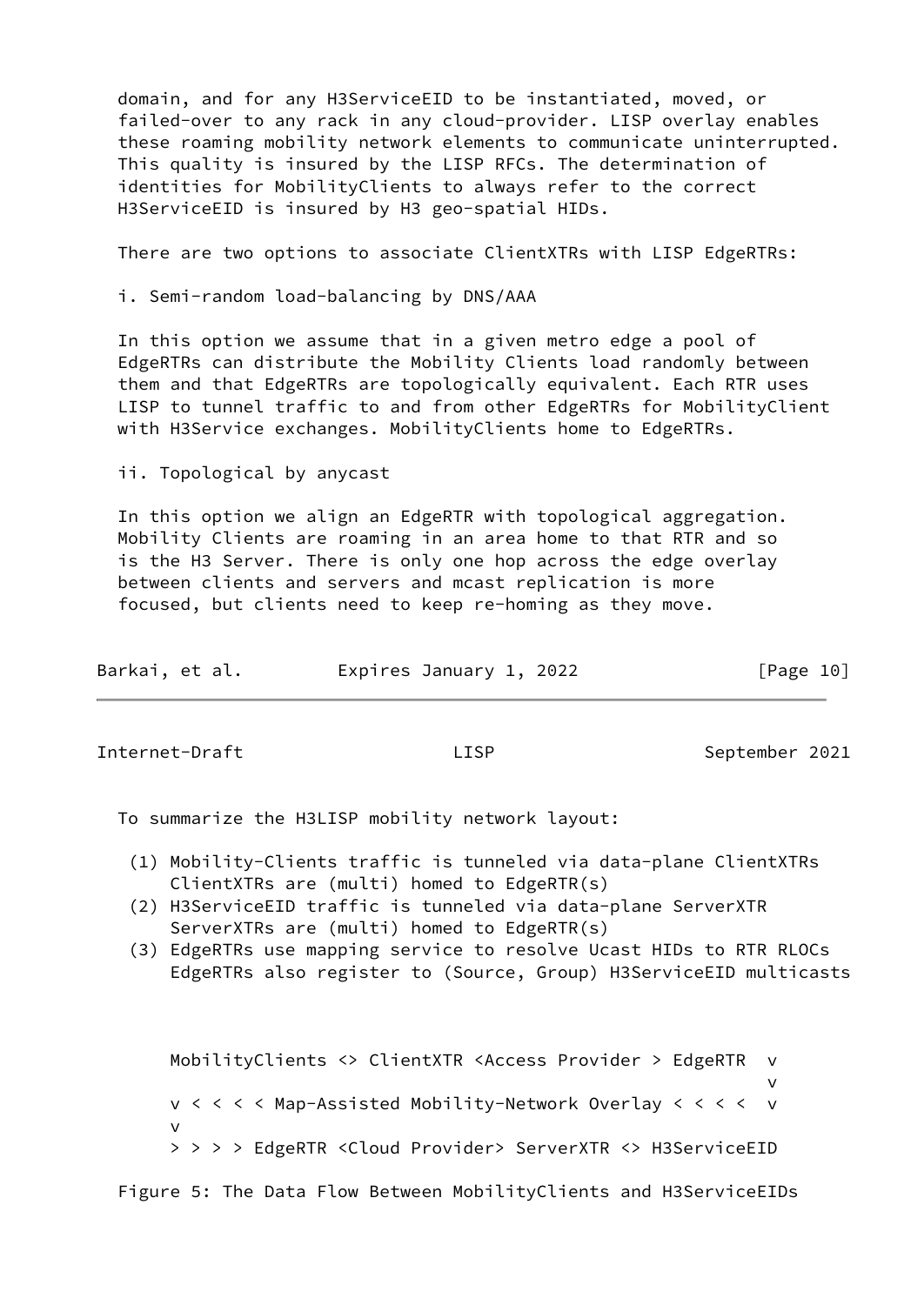<span id="page-10-0"></span>[6](#page-10-0). Mobility Unicast and Multicast

 Regardless of the way a given ClientXTR was associated with EdgeRTR, an authenticated MobilityClient EID can send: [64bitH3.15ID :: 64bitState]annotations to the H3.r9 H3ServiceEID. The H3.r9 EID can be calculated by clients algorithmically from the H3.15 localization.

 The ClientXTR encapsulates MobilityClient EID and H3ServiceEID from the ClientXTR with the destination of the EdgeRTR RLOC LISP port. EdgeRTRs then re-encapsulate annotation packets either to a remote EdgeRTR (option 1) or to homed H3ServiceEID ServerXTR (option 2). The remote EdgeRTR aggregating H3ServiceEIDs re-encapsulates MobilityClient EID to the ServerXTR, to the H3ServiceEID.

The headers consist of the following fields:

Outer headers =  $40$  (IPv6) + 8 (UDP) + 8 (LISP) = 56 Inner headers = 40 (IPv6) + 8 (UDP) + 4 (Nexagon Header) = 52 1500 (MTU) - 56 - 52 = 1392 bytes of effective payload

 Nexagon Header Type allows for kv tupples of vkkk flooding Type 0: reserved Type 1:key-value, key-value.. 1392 / (8 + 8) = 87 pairs Type 2:value, key,key,key.. (1392 - 8) / 8 = 173 H3-R15 IDs Type 3-255: unassigned

 Nexagon Header GZIP allows for compression, very effective for H3IDs At this point we designate 001 value if content was GZIP compressed. Additional values may be added in the future for compression types.

 Nexagon Header Reserved bits Nexagon Header kv count (in any format)

Barkai, et al. **Expires January 1, 2022** [Page 11]

Internet-Draft LISP LISP September 2021

0 1 2 3 0 1 2 3 4 5 6 7 8 9 0 1 2 3 4 5 6 7 8 9 0 1 2 3 4 5 6 7 8 9 0 1 +-+-+-+-+-+-+-+-+-+-+-+-+-+-+-+-+-+-+-+-+-+-+-+-+-+-+-+-+-+-+-+-+ \ |Version| Traffic Class | Flow Label +-+-+-+-+-+-+-+-+-+-+-+-+-+-+-+-+-+-+-+-+-+-+-+-+-+-+-+-+-+-+-+-+ | Payload Length | Next Header | Hop Limit | +-+-+-+-+-+-+-+-+-+-+-+-+-+-+-+-+-+-+-+-+-+-+-+-+-+-+-+-+-+-+-+-+ | | | |  $+$  +  $\qquad$  +  $\qquad$  +  $\qquad$  +  $\qquad$  +  $\qquad$  +  $\qquad$  +  $\qquad$  +  $\qquad$  +  $\qquad$  +  $\qquad$  +  $\qquad$  +  $\qquad$  +  $\qquad$  +  $\qquad$  +  $\qquad$  +  $\qquad$  +  $\qquad$  +  $\qquad$  +  $\qquad$  +  $\qquad$  +  $\qquad$  +  $\qquad$  +  $\qquad$  +  $\qquad$  +  $\qquad$  +  $\qquad$  +  $\qquad$  + | | |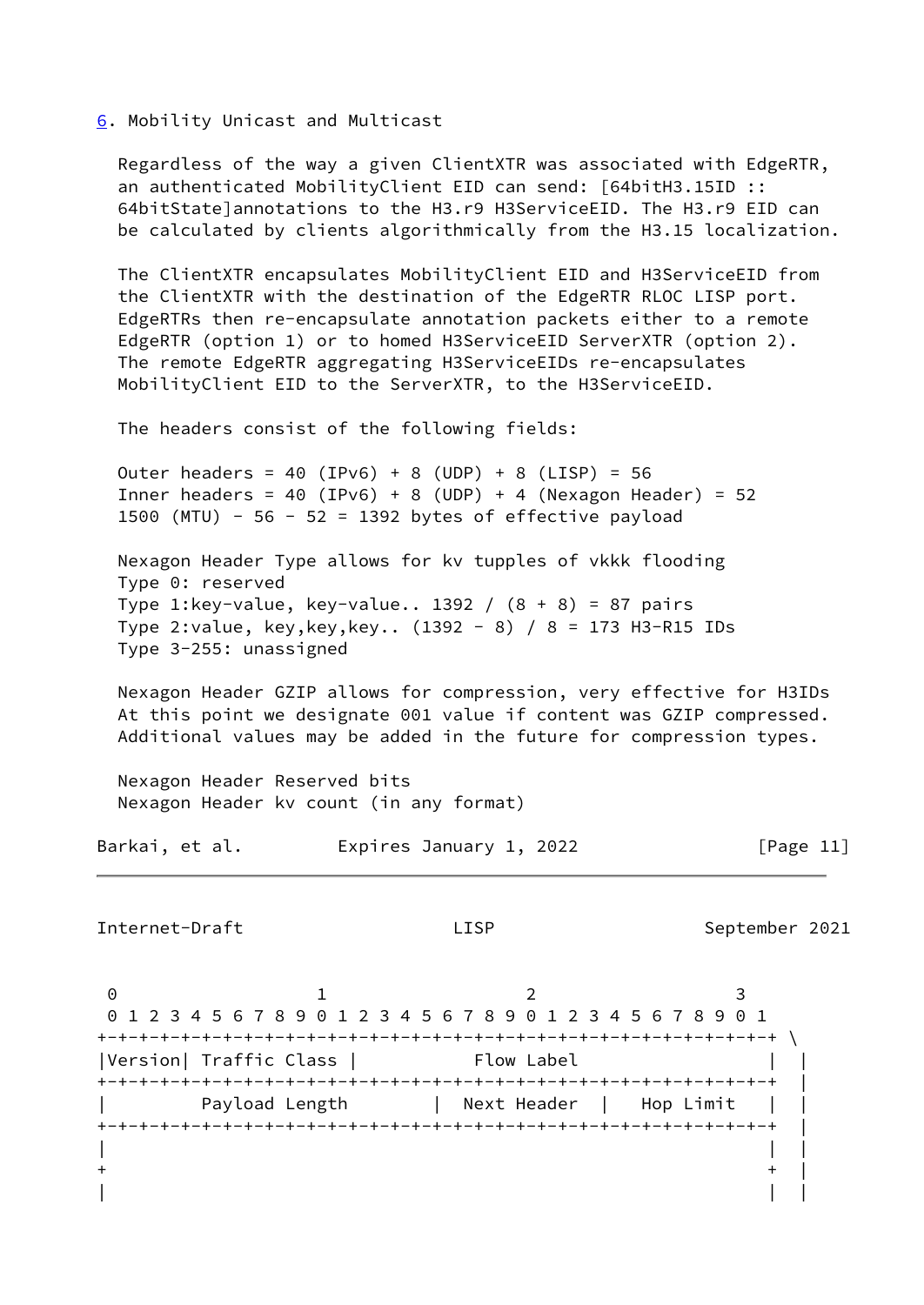

To Summarize Unicast:

(1) MobilityClients can send annotations are localized to H3.r15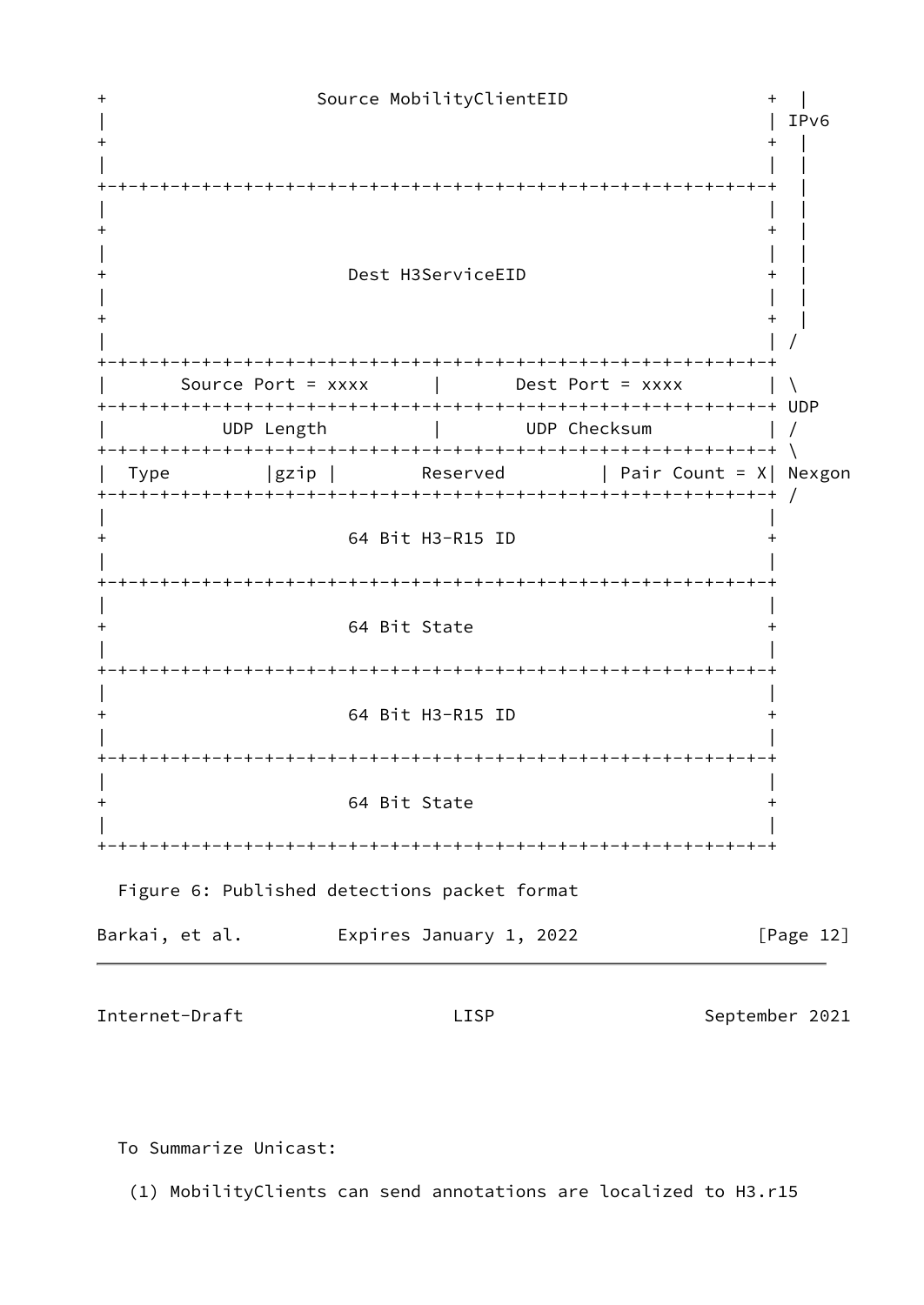tile. These annotations are sent to H3.r9 mobility H3ServiceEIDs

- (2) MobilityClient EID and H3ServiceEID HID are encapsulated: XTR <> RTR <> RTR <> XTR
	- \* RTRs can map-resolve re-tunnel HIDs
- (3) RTRs re-encapsulate original source-dest to ServerXTRs ServerXTRs decapsulate packets to H3ServiceEID

 Each H3.r9 Server is also an IP Multicast Source used to update subscribers on the aggregate state of the H3.r15 tiles in the H3.r9 server. This forms a multipoint to multipoint state channel per H3 location, where the aggregation has compute-first propagation.

We use [[RFC8378](https://datatracker.ietf.org/doc/pdf/rfc8378)] signal-free multicast to implement mcast channels in the overlay. The mobility network has many channels, with thousands subscribers per channel. MobilityClients driving through/subscribing to an H3.r9 area can explicitly issue an [\[RFC4604](https://datatracker.ietf.org/doc/pdf/rfc4604)] MLDv2 in order to subscribe, or, may be subscribed implicitly by the EdgeRTR.

The advantage of explicit client MLDv2 registration as [[RFC8378](https://datatracker.ietf.org/doc/pdf/rfc8378)] trigger is that clients manage their own mobility mcast handover per location-direction vectors, and that it allows for otherwise silent non annotating clients. The advantage of EdgeRTR implicit registration is that less signaling required.

 MLDv2 signaling messages are encapsulated between the ClientXTR and EdgeRTR, therefore there is no requirement for the underlying network to support native multicast. If native access multicast is supported then MobilityClient registration to H3ServiceEID safety channels may be integrated with it, in which case mobile packet-core element supporting it will use this standard to register with the appropriate H3.r9 channels in its area.

| Barkai, et al. | Expires January 1, 2022 | [Page 13] |
|----------------|-------------------------|-----------|
|----------------|-------------------------|-----------|

Internet-Draft **LISP** LISP September 2021

Multicast update packets are of the following structure:

0 1 2 3 0 1 2 3 4 5 6 7 8 9 0 1 2 3 4 5 6 7 8 9 0 1 2 3 4 5 6 7 8 9 0 1 +-+-+-+-+-+-+-+-+-+-+-+-+-+-+-+-+-+-+-+-+-+-+-+-+-+-+-+-+-+-+-+-+ \ |Version| Traffic Class | Flow Label +-+-+-+-+-+-+-+-+-+-+-+-+-+-+-+-+-+-+-+-+-+-+-+-+-+-+-+-+-+-+-+-+ | Payload Length | Next Header | Hop Limit | +-+-+-+-+-+-+-+-+-+-+-+-+-+-+-+-+-+-+-+-+-+-+-+-+-+-+-+-+-+-+-+-+ | | | |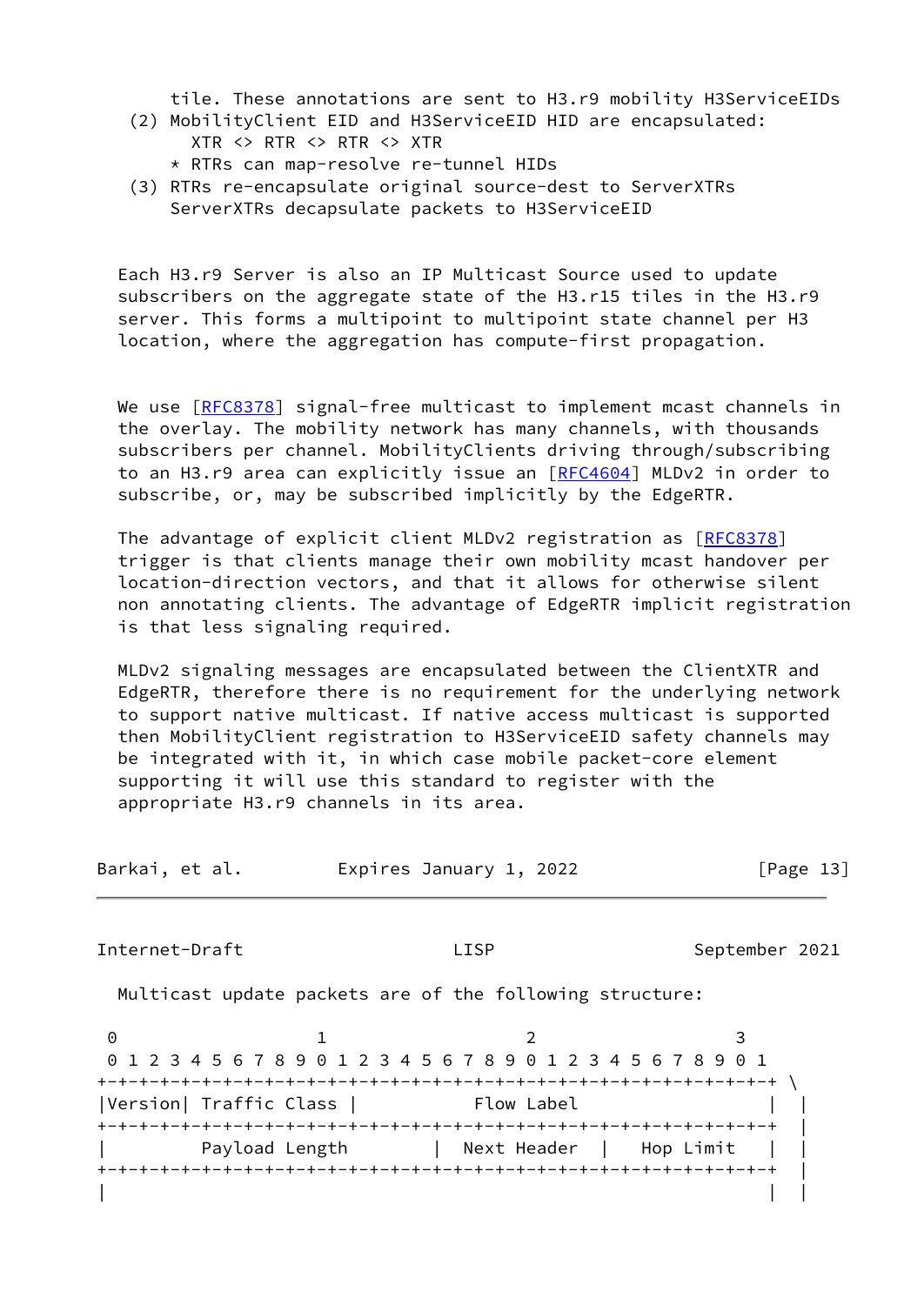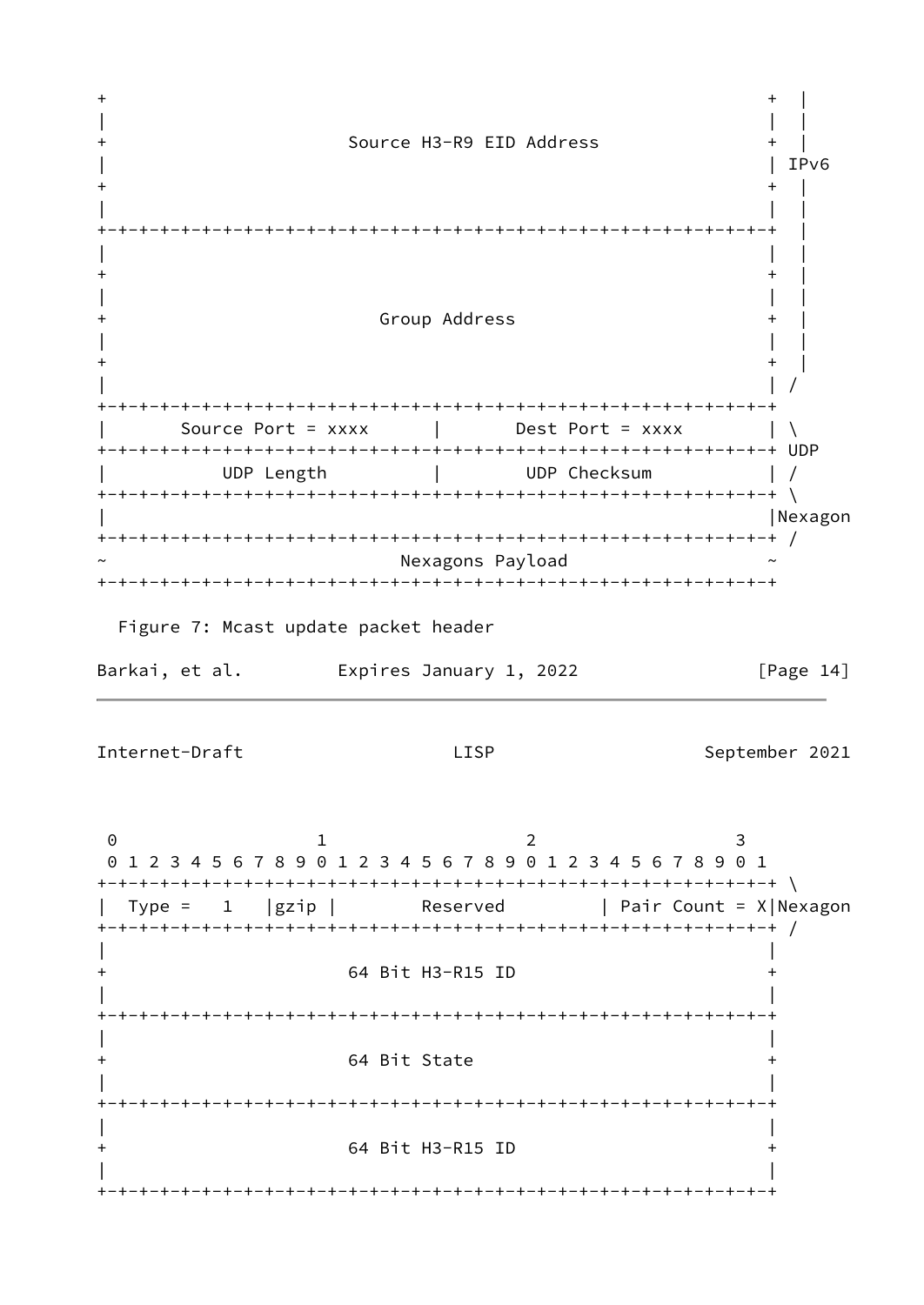|                | 64 Bit State                                         |           |  |
|----------------|------------------------------------------------------|-----------|--|
|                |                                                      |           |  |
|                | Figure 8: Mcast update payload, key-value, key-value |           |  |
| Barkai, et al. | Expires January 1, 2022                              | [Page 15] |  |

$$
{\sf LISP}
$$

0 1 2 3 0 1 2 3 4 5 6 7 8 9 0 1 2 3 4 5 6 7 8 9 0 1 2 3 4 5 6 7 8 9 0 1 +-+-+-+-+-+-+-+-+-+-+-+-+-+-+-+-+-+-+-+-+-+-+-+-+-+-+-+-+-+-+-+-+ \ | Type = 2 |gzip | Reserved |H3R15 Count = X|Nexagon +-+-+-+-+-+-+-+-+-+-+-+-+-+-+-+-+-+-+-+-+-+-+-+-+-+-+-+-+-+-+-+-+ / | | + 64 Bit State + | | +-+-+-+-+-+-+-+-+-+-+-+-+-+-+-+-+-+-+-+-+-+-+-+-+-+-+-+-+-+-+-+-+ | | + 64 Bit H3-R15 ID + | | +-+-+-+-+-+-+-+-+-+-+-+-+-+-+-+-+-+-+-+-+-+-+-+-+-+-+-+-+-+-+-+-+ | | + 64 Bit H3-R15 ID + | | +-+-+-+-+-+-+-+-+-+-+-+-+-+-+-+-+-+-+-+-+-+-+-+-+-+-+-+-+-+-+-+-+ | | + 64 Bit H3-R15 ID + | | +-+-+-+-+-+-+-+-+-+-+-+-+-+-+-+-+-+-+-+-+-+-+-+-+-+-+-+-+-+-+-+-+

Figure 9: Mcast update payload, value, key, key.. for larger areas

 The remote EdgeRTRs homing MobilityClients in turn replicate the packet to the MobilityClients registered with them.

We expect an average of 600 H3.r15 tiles of the full 7^6 (~100K) possible in H3.r9 to be part of any road. The H3.r9 server can transmit the status of all 600 or just those with meaningful states based on updated SLA and policy.

To Summarize:

(1) H3LISP Clients tune to H3.r9 mobility updates using [\[RFC8378](https://datatracker.ietf.org/doc/pdf/rfc8378)]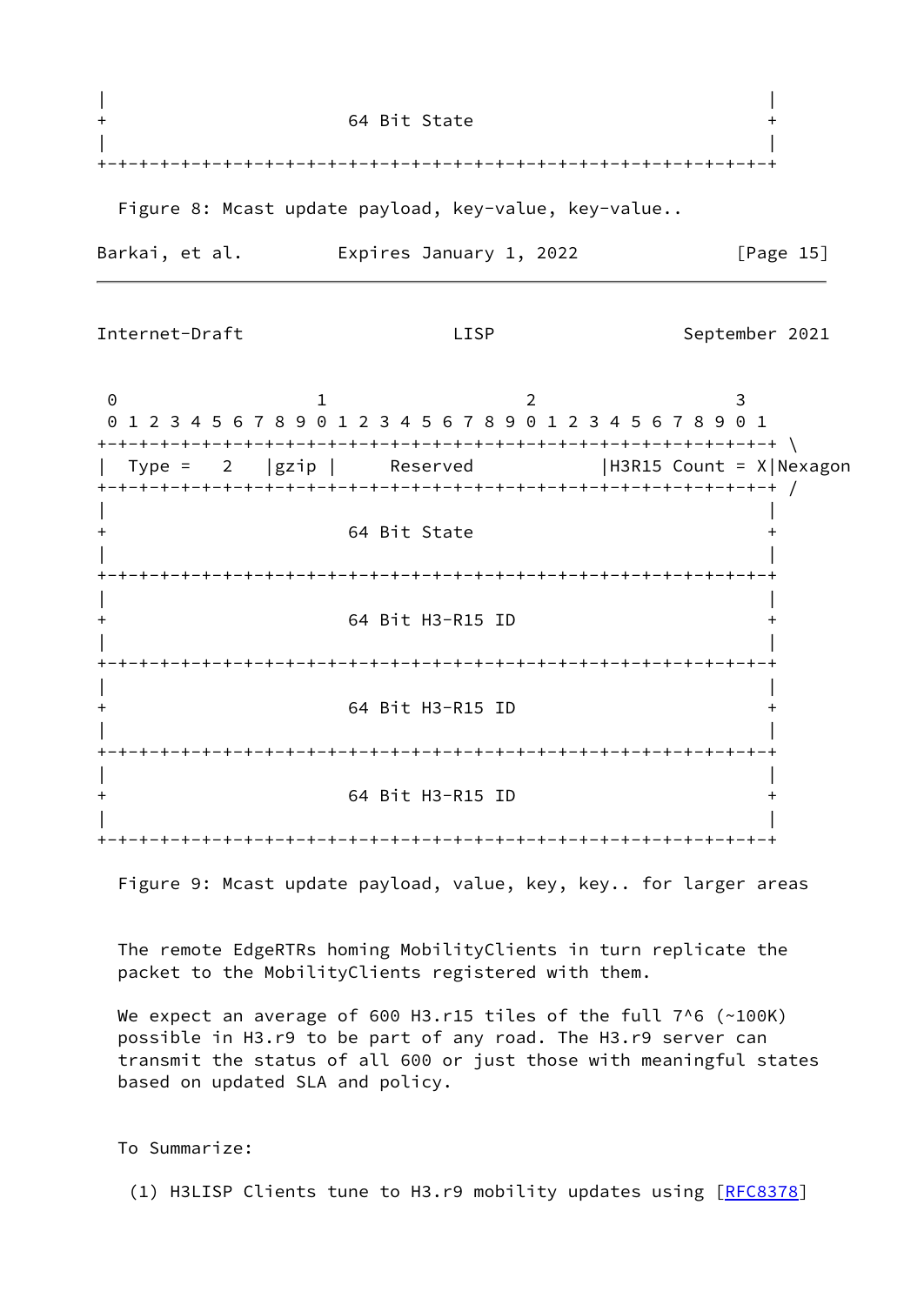H3LISP Client issue MLDv2 registration to H3.r9 HIDs ClientXTRs encapsulate MLDv2 to EdgeRTRs who register (s,g).

 (2) ServerXTRs encapsulate updates to EdgeRTRs who map-resolve (s,g) RLOCs EdgeRTRs replicate mobility update and tunnel to registered EdgeRTRs Remote EdgeRTRs replicate updates to ClientXTRs.

| Barkai, et al. | Expires January 1, 2022 | [Page 16] |
|----------------|-------------------------|-----------|
|                |                         |           |

Internet-Draft **East Communist LISP** September 2021

# <span id="page-15-0"></span>[7](#page-15-0). Security Considerations

 The nexagon layer3 v2n network is inherently more secure and private then peer to peer alternatives because of the indirection. No car or infrastructure element communicates directly with MobilityClients. All information is conveyed using shared addressable geo-state. MobilityClients receive information only from geospatial channels originating from a trusted broker. MobilityClients have no indication as to the origin of the information. This is an important step towards better privacy, security, extendability, and interoperability compared with legacy layer2 protocols.

 In order to be able to use the nexagon mobility network for a given period, the mobility clients go through a DNS/AAA stage by which they obtain their clientEID identifiers-credentials and the RLOCs of EdgeRTRs they may use as gateways to the network. This MobilityClient <> EdgeRTR interface is the most sensitive in this network to privacy and security considerations.

 The traffic on the MobilityClient<>EdgeRTR interface is tunneled, and its UDP content may be encrypted; still, the EdgeRTR will know based on the LISP headers alone the MobilityClient RLOC and H3-R9 (~0.1sqkm) geo-spatial area to which a given client uploads or subscribes to.

 For this reason we envision the ability of enterprise or groups of users to "bring their own" EdgeRTRs. BYO-RTR masks individual clients' RLOC to H3-R9 association and is pre-provisioned to be able to use the mapping system and be on a white-list of EdgeRTRs aggregating H3ServiceEIDs. If the EdgeRTR functionality is delivered by 5GCore UPF then the only entity which can correlate underlay IP, User, and Geo location is the regulated carrier, which can do so anyway.

 Beyond this hop, the mapping system does not hold MobilityClientEIDs, and remote EdgeRTRs are only aware of MobilityClient ephemeral EIDs, not actual RLOC or any other mobile-device identifiers. EdgeRTRs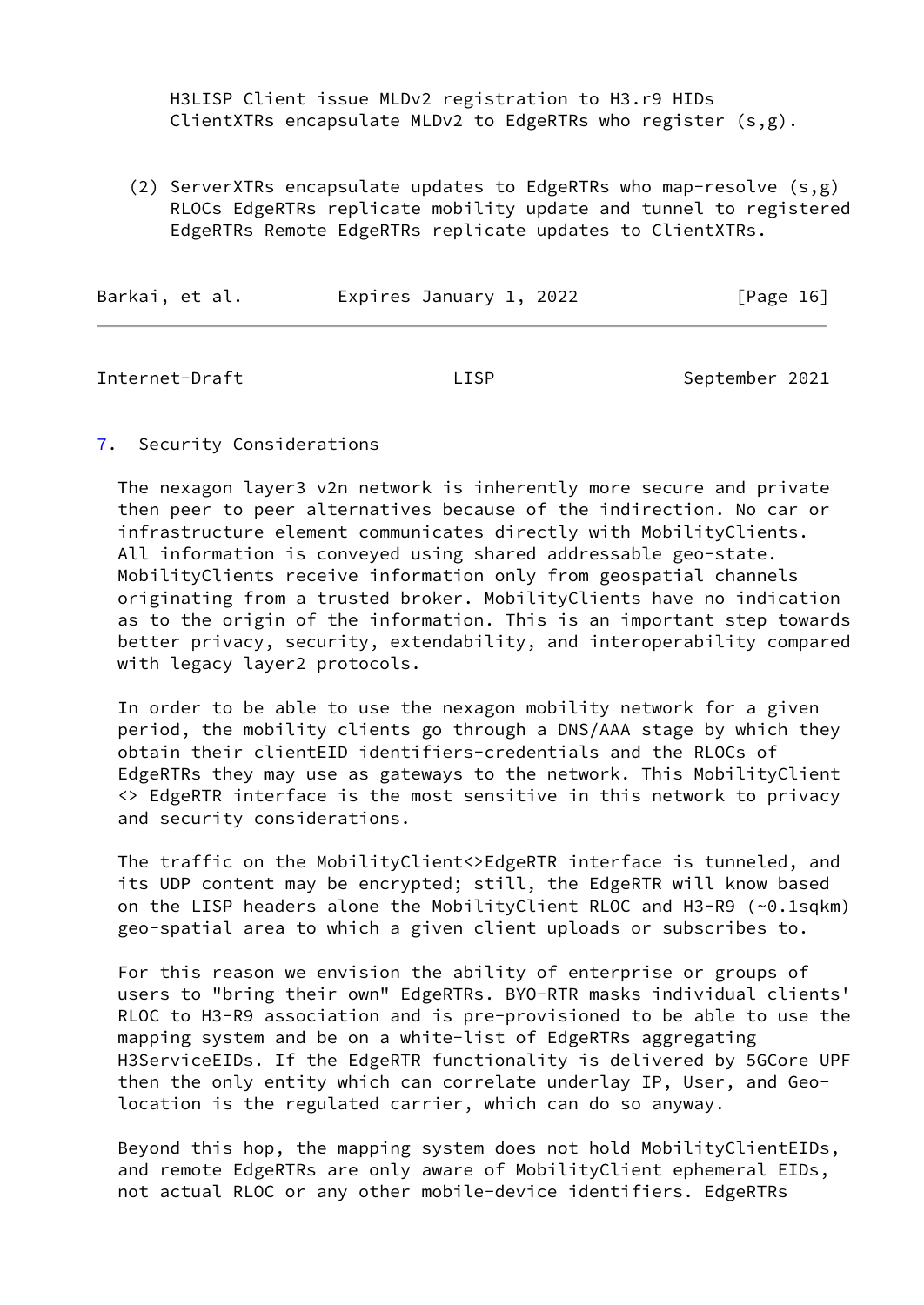register in the mapping (s,g) H3-R9 multicast groups. Which clients use which EdgeRTR is not in the mapping system, only the AAA server is aware of that. The H3ServiceEIDs themselves decrypt and parse actual H3-R15 annotations; they also consider during this MobilityClientEID credentials to avoid "fake-news", but again these are only temporary EIDs allocated to clients in order to be able to use the mobility network and not for their actual IP.

 H3Services are provisioned to their EdgeRTRs, in the EdgeRTRs, and optionally also in the mapping system.

| Barkai, et al. | Expires January 1, 2022 | [Page 11] |
|----------------|-------------------------|-----------|
|----------------|-------------------------|-----------|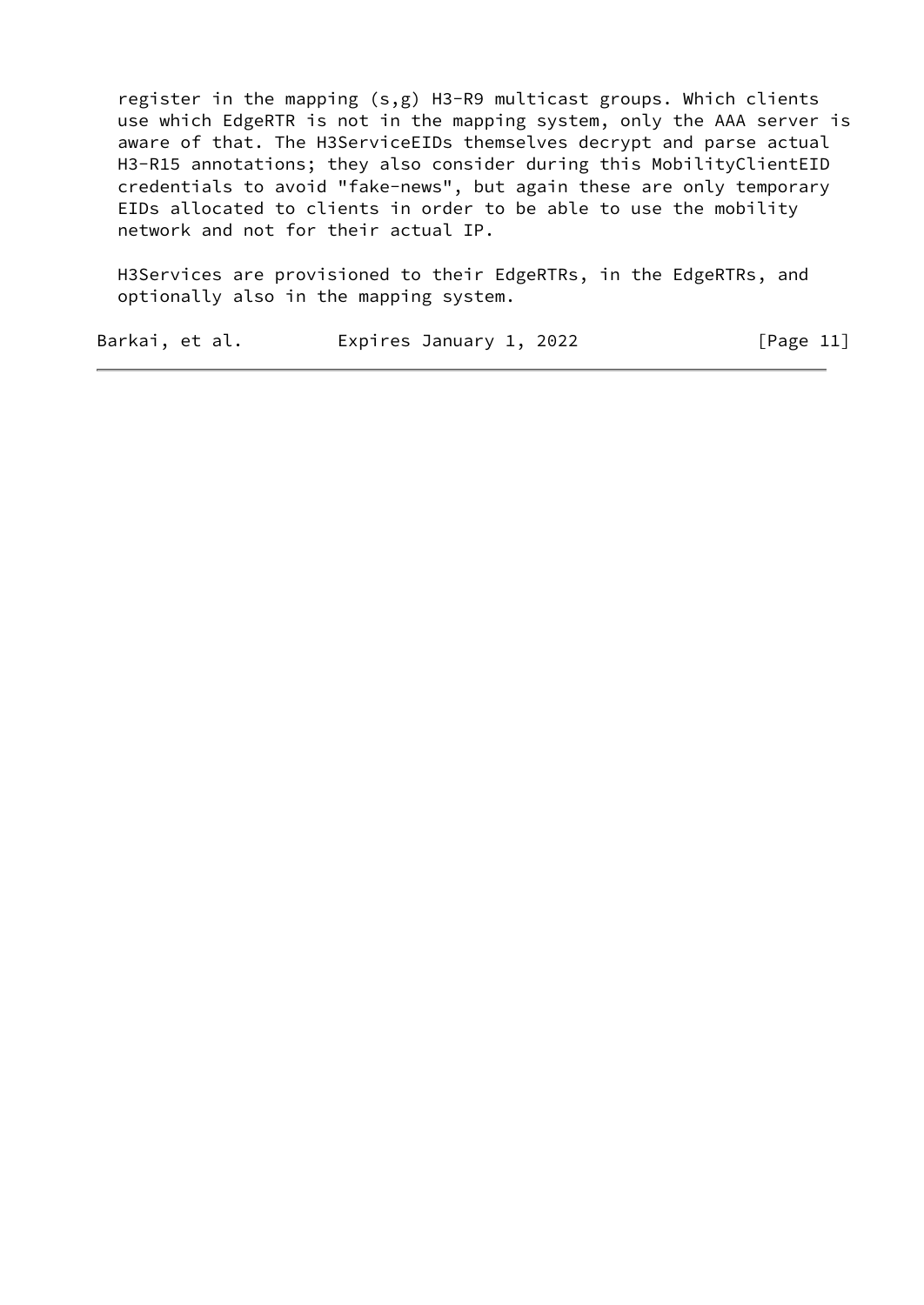In summary of main risk mitigations for the lisp-nexagon interface:

 (1) tapping: all communications are through dynamic tunnels therefore may be encrypted using IP-Sec or other supported point to point underlay standards. These are not static tunnels but LISP re-tunneling routers (RTRs) perform all nexagon Overlay aggregation.

 (2) spoofing: it is very hard to guess a MobilityClientEID valid for a short period of time. Clients and H3Services EIDs are whitelisted in EdgeRTRs, Clients using the AAA procedure, H3Services via dev-ops.

 (3) impersonating: efforts to use MobilityClients and H3Services RLOCs should be caught by the underlying service provider edge and access networks. EID impersonating is caught by EdgeRTR EID RLOC whitelist mismatch.

 (4) credibility: the interface crowd-sources geo-state and does not assume to trust single detections. Credit history track to MobilityClientEIDs by as part of normal H3Services fact checking, aggregate scores affect AAA credentials.

 (5) privacy: Only EdgeRTRs are aware of both clients' RLOC and geo-location, only AAA is aware of client IDs credentials and credit but not geo-location. Aggregate credit score span all H3Services administratively without source.

### <span id="page-17-0"></span>[8](#page-17-0). Acknowledgments

 We would like to kindly thank Joel Halperin for helping structure the AAA section and Geo-Privacy provisions, Luigi Lannone promoting LISP Compute First Networking (CFN) use-cases and shepherding this draft to completion.

<span id="page-17-1"></span>

| Barkai, et al.                                                       | Expires January 1, 2022 | $\lceil \text{Page } 17 \rceil$ |
|----------------------------------------------------------------------|-------------------------|---------------------------------|
| Internet-Draft                                                       | <b>LISP</b>             | September 2021                  |
| 9.<br>IANA Considerations                                            |                         |                                 |
| State enum fields of H3 tiles:                                       |                         |                                 |
| Field 0x0: Traffic Direction {<br>$0x0 - null$<br>$0x1 -$ Lane North |                         |                                 |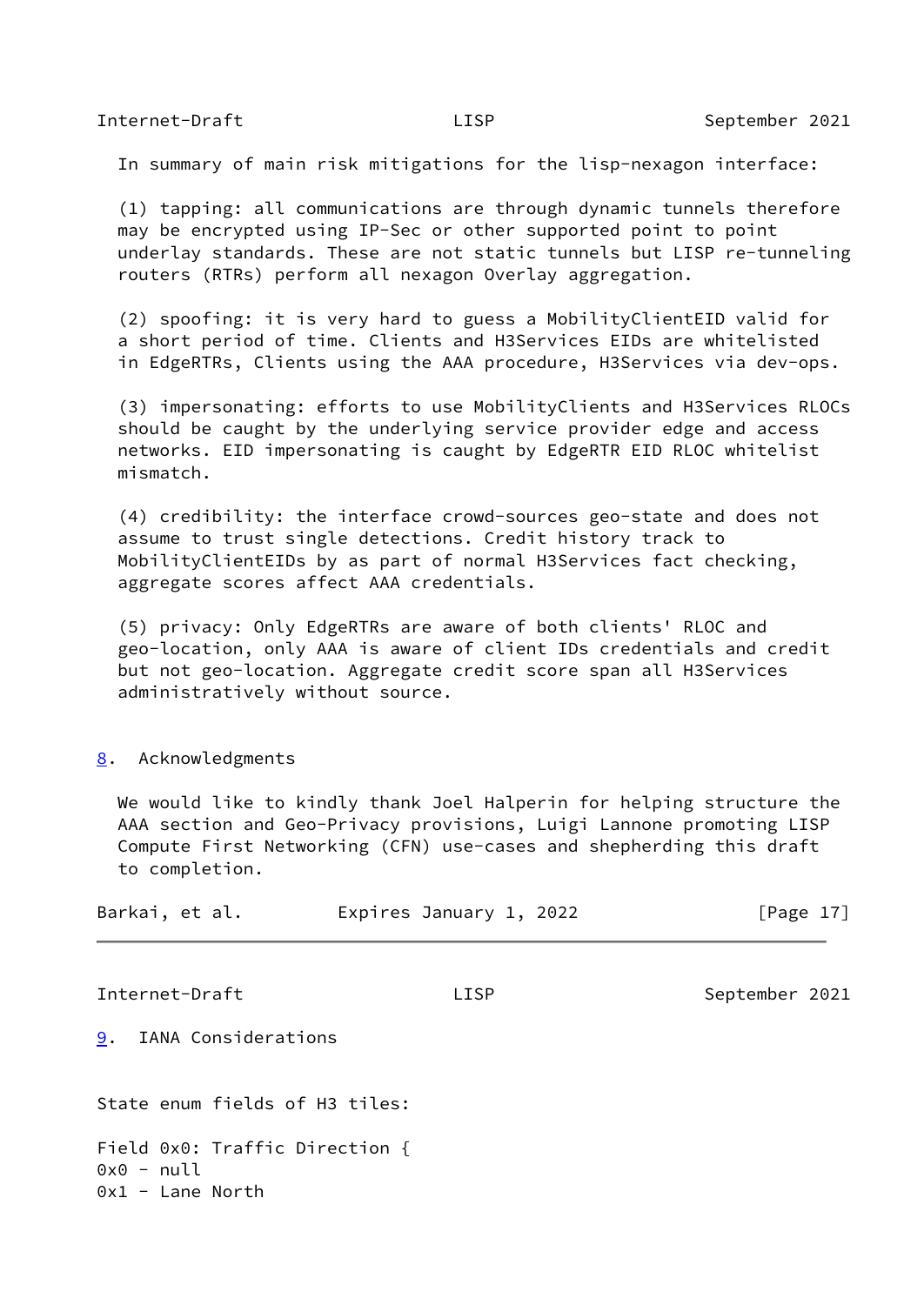$0x2 -$  Lane North + 30  $0x3 -$  Lane North + 60  $0x4 -$  Lane North + 90  $0x5$  - Lane North + 120  $0x6$  - Lane North + 150  $0x7 -$  Lane North + 180  $0x8 -$  Lane North + 210  $0x9$  - Lane North + 240  $0xA$  - Lane North + 270  $0xB - Lane North + 300$ 0xC - Lane North + 330 0xD - junction 0xE - shoulder 0xF - sidewalk } field 0x1: Persistent or Structural {  $0x0 - null$  0x1- pothole light 0x2 - pothole severe 0x3 - speed-bump low 0x4 - speed-bump high  $0x5 - icv$  0x6 - flooded 0x7 - snow-cover 0x8 - snow-deep 0x9 - construction cone 0xA - gravel  $0xB - choppy$  0xC - blind-curve 0xD - steep-slope 0xE - low-bridge 0xF - unassigned } Barkai, et al. Expires January 1, 2022 [Page 18]

Internet-Draft LISP LISP September 2021

field 0x2: Transient Condition {  $0x0 - null$  0x1 - pedestrian 0x2 - bike scooter 0x3 - stopped car / truck 0x4 - moving car / truck 0x5 - first responder vehicle 0x6 - sudden slowdown 0x7 - oversized over-height vehicle 0x8 - red-light-breach 0x9 - light collision (fender bender)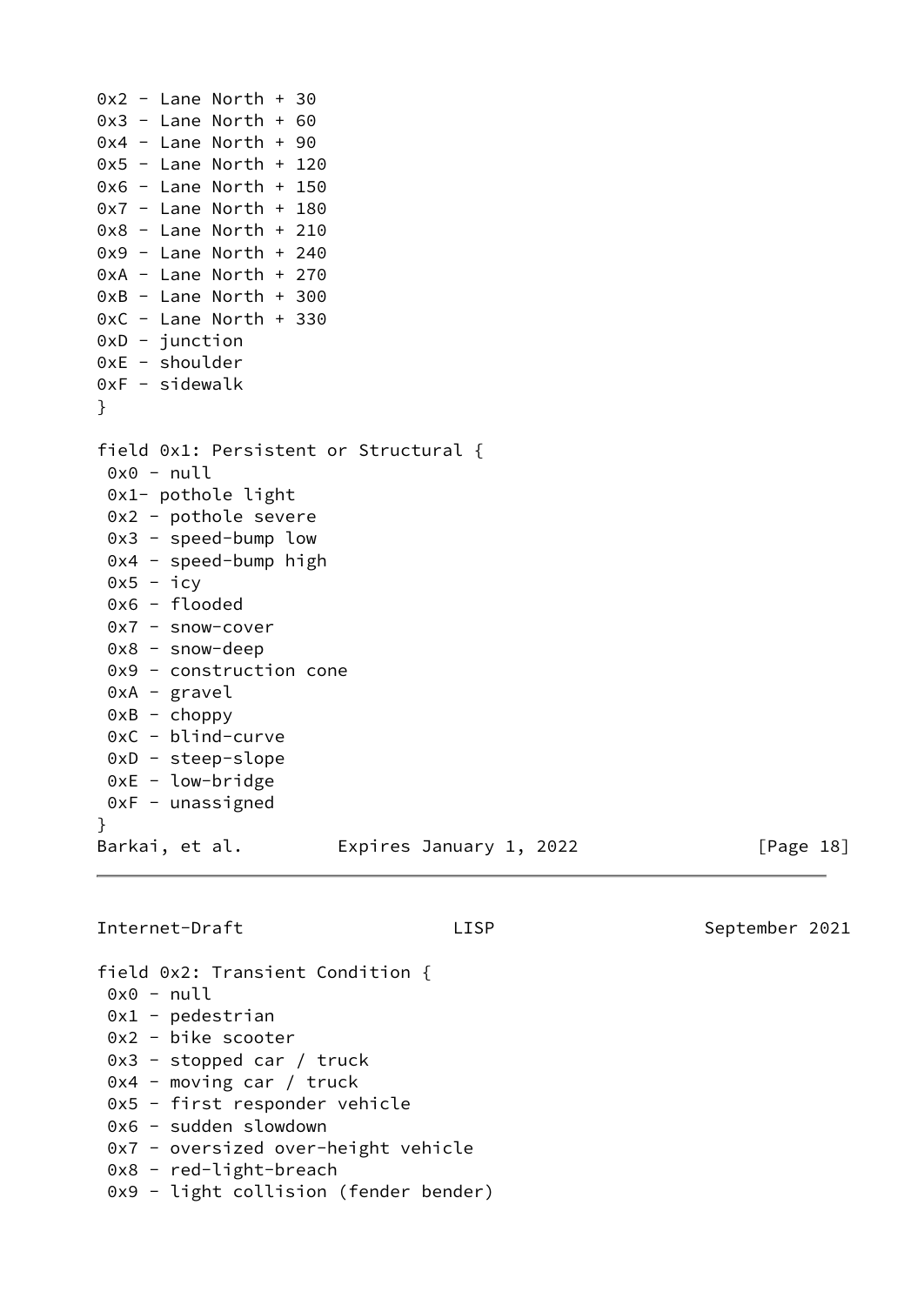```
 Ax - hard collision / casualty
 0xB - collision course
 0xC - collision debris
 0xD - hard brake
 0xE - sharp corner
 0xF - freeing-parking
}
field 0x3: Traffic-light Cycle {
0x0 - null0x1 - 1 seconds to green
 0x2 - 2 seconds to green
 0x3 - 3 seconds to green
 0x4 - 4 seconds to green
0x5 - 5 seconds to green
 0x6 - 6 seconds to green
 0x7 - 7 seconds to green
 0x8 - 8 seconds to green
 0x9 - 9 seconds to green
 0xA - 10 seconds or less
 0xB - 20 seconds or less
 0xC - 30 seconds or less
 0xD - 60 seconds or less
 0xE - green now
 0xF - red now
}
Barkai, et al. 
Expires January 1, 2022 [Page 19]
Internet-Draft LISP September 2021
field 0x4: Impacted Tile from Neighboring {
0x0 - null0x1 - epicenter 0x2 - light yellow
 0x3 - yellow
 0x4 - light orange
 0x5 - orange
 0x6 - light red
 0x7 - red
 0x8 - light blue
 0x9 - blue
 0xA - green
 0xB - light green
 0xC - unassigned
 0xD - unassigned
 0xE - unassigned
0xF - unassigned}
```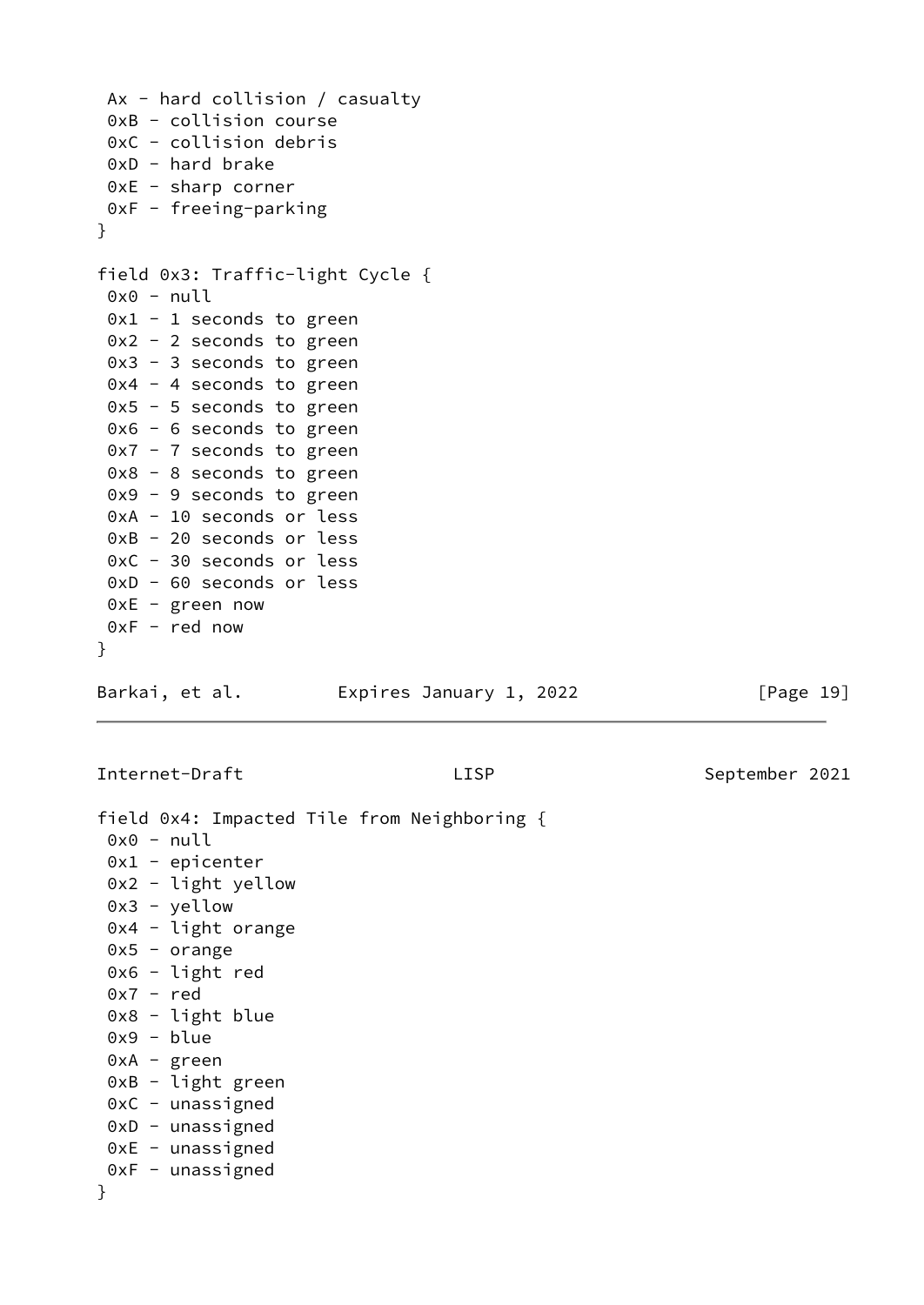field 0x5: Transient, Cycle, Impacted, Valid for Next{ 0x0 - null  $0x1 - 1sec$  0x2 - 5sec 0x3 - 10sec 0x4 - 20sec  $0x5 - 40sec$  0x6 - 60sec  $0x7 - 2min$  $0x8 - 3min$  $0x9 - 4min$  $0xA - 5min$  $0xB - 10min$  $0xC - 15min$  $0xD - 30min$  $0xE - 60min$  $0xF - 24 hours$ } field 0x6: LaneRightsSigns {  $0x0 - null$  0x1 - yield 0x2 - speedLimit 0x3 - straightOnly 0x4 - noStraight 0x5 - rightOnly 0x6 - noRight 0x7 - rightStraight 0x8 - leftOnly 0x9 - leftStraight 0xA - noLeft 0xB - noUTurn 0xC - noLeftU 0xD - bikeLane 0xE - HOVLane 0xF - Stop } Barkai, et al. **Expires January 1, 2022** [Page 20] Internet-Draft LISP LISP September 2021 field 0x7: MovementSigns {  $0x0 - null$  $0x1 - kee$ pRight

- 0x2 keepLeft
- 0x3 stayInLane
- 0x4 doNotEnter
- 0x5 noTrucks
- 0x6 noBikes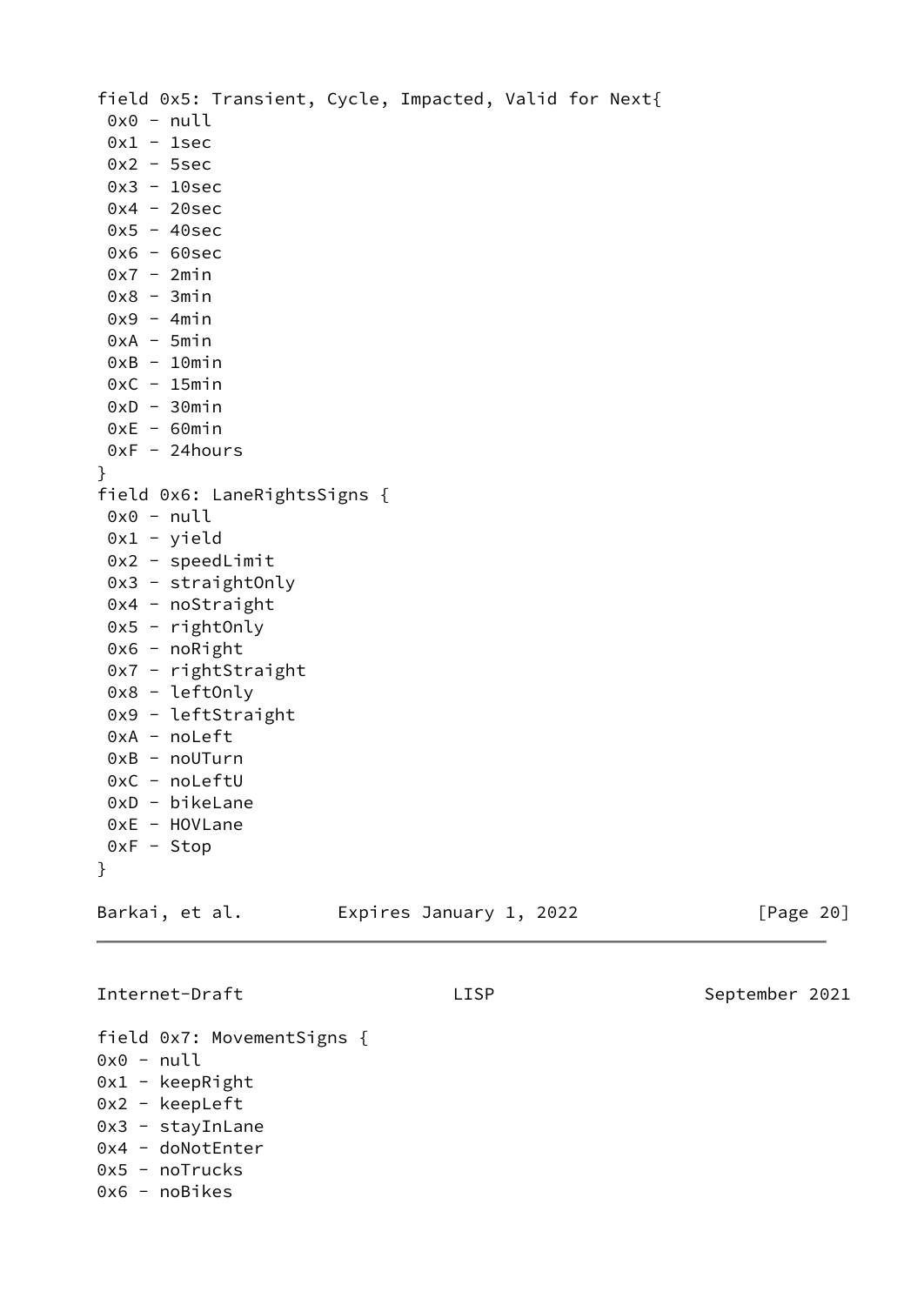|              | $0x7 - noPeds$                    |                         |  |              |
|--------------|-----------------------------------|-------------------------|--|--------------|
|              | $0x8 -$ oneWay                    |                         |  |              |
|              | $0x9 - parking$                   |                         |  |              |
|              | $0xA$ - noParking                 |                         |  |              |
|              | $0xB - noStandaring$              |                         |  |              |
|              | $0xC - noPassing$                 |                         |  |              |
|              | $0xD -$ loadingZone               |                         |  |              |
|              | $0xE - railCross$                 |                         |  |              |
|              | 0xF - schoolZone                  |                         |  |              |
| $\}$         |                                   |                         |  |              |
|              | field 0x8: CurvesIntersectSigns { |                         |  |              |
| $0x0 - null$ |                                   |                         |  |              |
|              | $0x1 - turnsLeft$                 |                         |  |              |
|              | $0x2 - turnsRight$                |                         |  |              |
|              | $0x3 - curvesLeft$                |                         |  |              |
|              | $0x4 - curvesRight$               |                         |  |              |
|              | 0x5 - reversesLeft                |                         |  |              |
|              | $0x6$ - reverses Right            |                         |  |              |
|              | $0x7 - winding$ Road              |                         |  |              |
|              | $0x8 - hairPin$                   |                         |  |              |
|              | 0x9 - pretzelTurn                 |                         |  |              |
|              | 0xA - crossRoads                  |                         |  |              |
|              | $0xB - crossT$                    |                         |  |              |
|              | $0xC - crossY$                    |                         |  |              |
|              | $0xD - circle$                    |                         |  |              |
|              | $0xE -$ laneEnds                  |                         |  |              |
|              | $0xF - roadNarrows$               |                         |  |              |
| }            |                                   |                         |  |              |
|              | Barkai, et al.                    | Expires January 1, 2022 |  | [Page $21$ ] |

field 0x9: Current Tile Speed { 0x0 - null  $0x1 - 5kmh$ 0x2 - < 10kmh 0x3 - < 15kmh 0x4 - < 20kmh 0x5 - < 30kmh 0x6 - < 40kmh 0x7 - < 50kmh 0x8 - < 60kmh 0x9 - < 80kmh 0xA - < 100kmh 0xB - < 120kmh 0xC - < 140kmh 0xD - < 160kmh 0xE - > 160kmh 0xF - queuedTraffic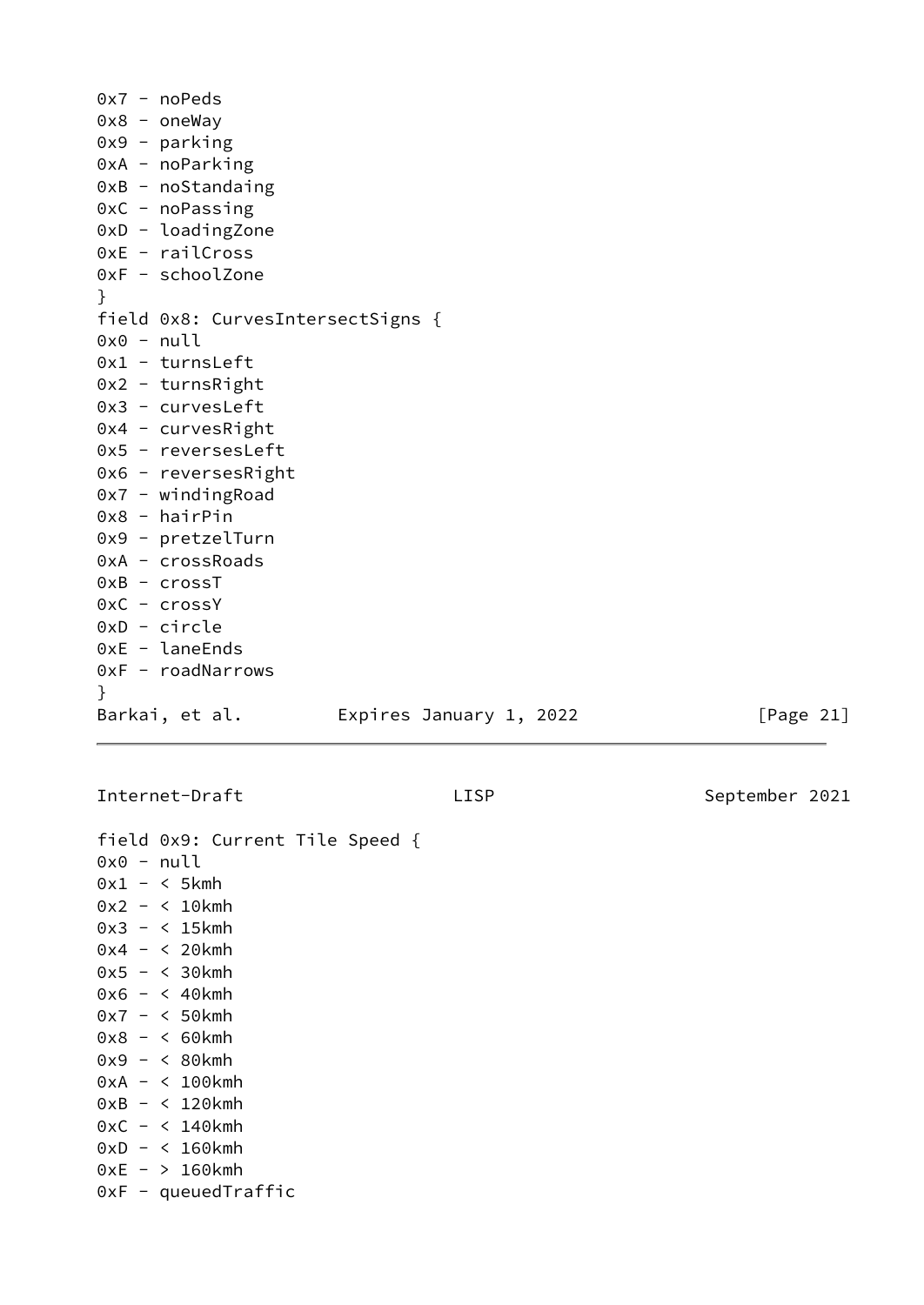<span id="page-22-1"></span><span id="page-22-0"></span>} field 0xA: Vehicle / Pedestrian Traffic {  $0x0 - null$ 0x1 - probability of ped/vehicle on tile close to 100%  $0x2 - 95%$  $0x3 - 90%$  $0x4 - 85%$  $0x5 - 80%$  $0x6 - 70%$  $0x7 - 60%$  $0x8 - 50%$  $0x9 - 40%$  $0xA - 30%$  $0xB - 20%$  $0xC - 15%$  $0xD - 10%$  $0xE - 5%$ 0xF - probability of ped/vehicle on tile close to 0%, empty } filed 0xB - reserved field 0xC - reserved field 0xD - reserved field 0xE - reserved field 0xF - reserved Reserved fields and values are for future RFC extensions Barkai, et al. **Expires January 1, 2022** [Page 22] Internet-Draft LISP LISP September 2021 [10.](#page-22-0) Normative References [I-D.ietf-lisp-rfc6830bis] Farinacci, D., Fuller, V., Meyer, D., Lewis, D., and A. Cabellos-Aparicio, "The Locator/ID Separation Protocol (LISP)", [draft-ietf-lisp-rfc6830bis-36](https://datatracker.ietf.org/doc/pdf/draft-ietf-lisp-rfc6830bis-36) (work in progress), September 2020. [RFC8378] Farinacci, D., Moreno, V., "Signal-Free Locator/ID Separation Protocol (LISP) Multicast", [RFC8378](https://datatracker.ietf.org/doc/pdf/rfc8378), DOI 10.17487/RFC8378, May 2018, <[https://www.rfc-editor.org/info/rfc8378>](https://www.rfc-editor.org/info/rfc8378).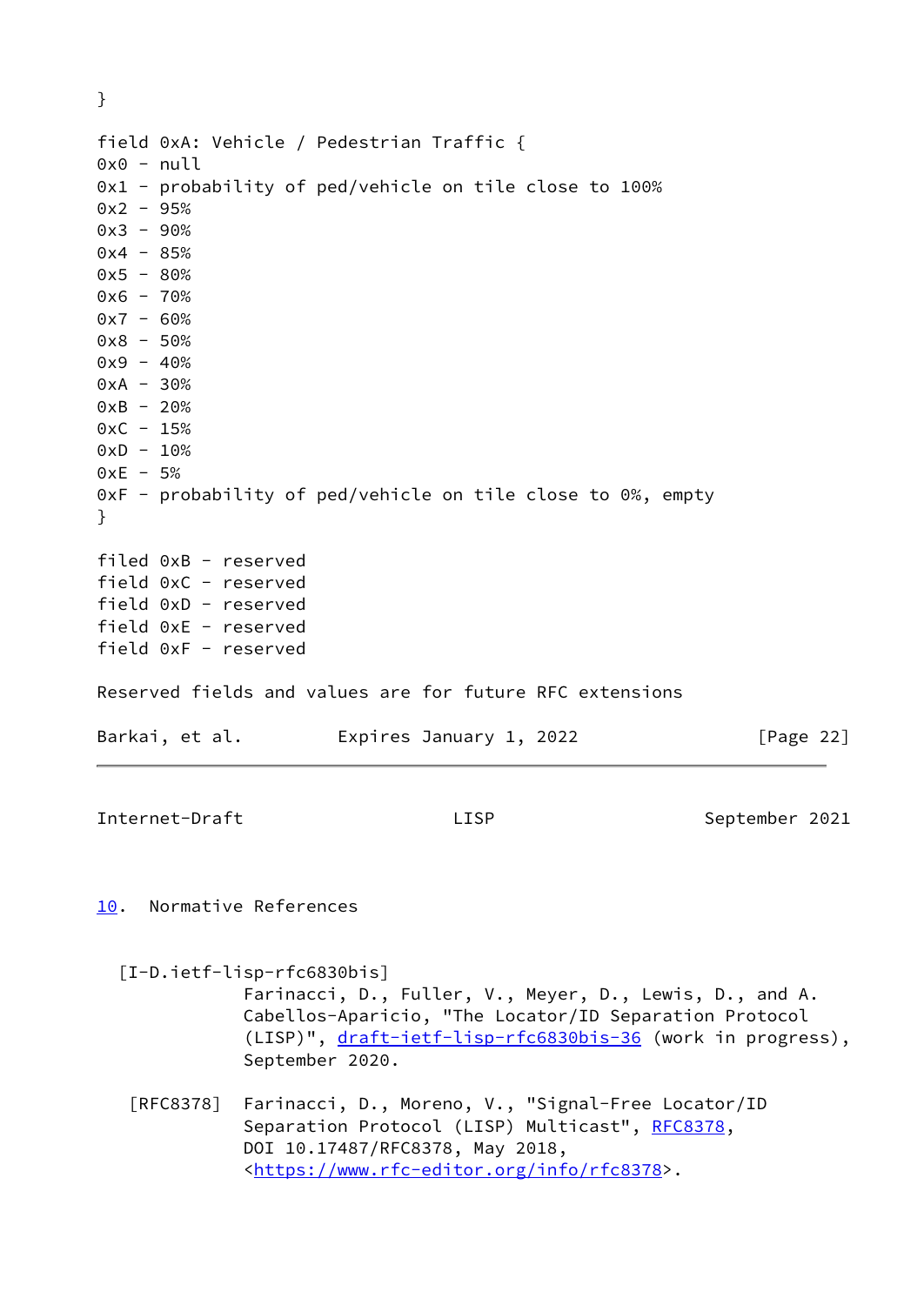[RFC6733] Fajardo, V., Ed., Arkko, J., Loughney, J., and G. Zorn, Ed., "Diameter Base Protocol", [RFC 6733](https://datatracker.ietf.org/doc/pdf/rfc6733), DOI 10.17487/RFC6733, October 2012, <<http://www.rfc-editor.org/info/rfc6733>>.

 [RFC4604] Holbrook, H. Cain, B. Haberman, B., "Using Internet Group Management Protocol Version 3 (IGMPv3) and Multicast Listener DiscoveryProtocol Version 2 (MLDv2) for Source-Specific Multicast", [RFC4604](https://datatracker.ietf.org/doc/pdf/rfc4604), DOI 10.17487/RFC4604, August 2006, <<https://www.rfc-editor.org/rfc/rfc4604>>.

Authors' Addresses

 Sharon Barkai Nexar CA USA Email: sbarkai@gmail.com Bruno Fernandez-Ruiz Nexar London UK Email: b@getnexar.com S ZionB Nexar Israel Email: sharon@fermicloud.io Barkai, et al. **Expires January 1, 2022** [Page 23] Internet-Draft LISP LISP September 2021 Rotem Tamir Nexar Israel rotemtamir@getnexar.com